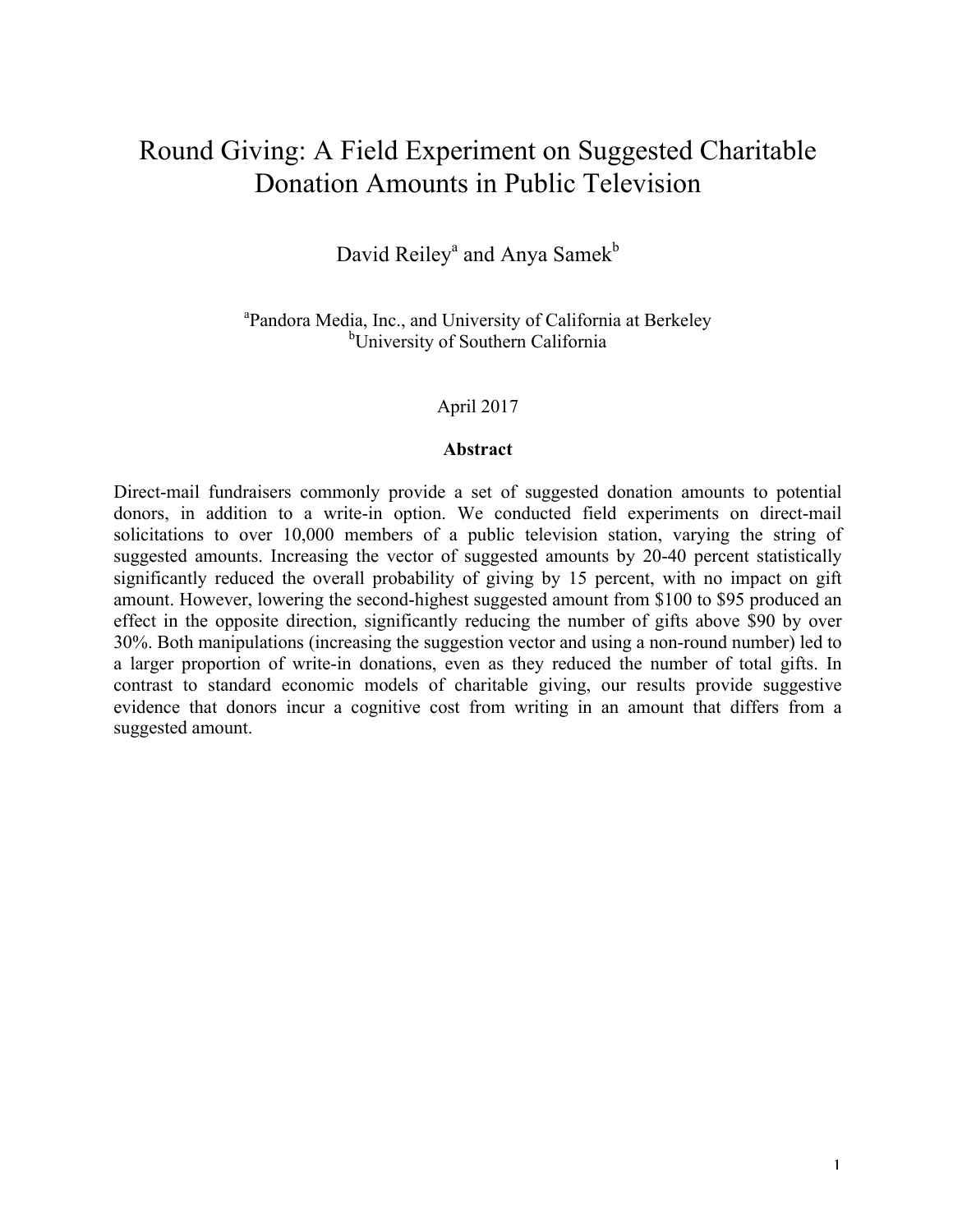## **1. Introduction**

Charitable giving continues to increase in economic importance, with \$358 billion – over  $2\%$  of U.S. GDP – contributed to charity in 2014 (Giving USA, 2014).<sup>1</sup> In an effort to attract dollars, charities spend a sizeable 15-35% of their total contributions on administration and fundraising, using mailings, phone-a-thons, and the like.<sup>2</sup> A growing literature has successfully used field experiments to explore the design features of a solicitation that affect giving behavior, which has provided insights into both fundraising practice and theories of public good provision.3

A common practice in direct-mail fundraising is to provide a vector of suggested donation amounts to potential donors, in addition to a write-in option. In fact, personal collection of hundreds of letters has led us to conclude that almost all mail solicitations provide suggested contributions, usually with multiple checkboxes of different amounts (e.g., \$25, \$35, \$50 and an 'other' box), known as an "ask string." Many charities utilize ask strings in practice<sup>4</sup>, but research exploring how these suggested donation amounts affect donor behavior is limited.

To investigate the role of suggested amounts on donor behavior, we conducted field experiments using a year-end fundraising campaign for a public television station in Tucson, Arizona. In the first experiment, a mailing went out to 10,548 station members, soliciting a yearend gift. Members were randomized to one of four treatments in a 2x2 experimental design. First, we varied the size of the suggested amounts by shifting the entire vector of suggested amounts up by approximately 20% in two of the treatments. Second, we varied whether the vector of suggested amounts was fixed across individuals or personalized based on the individual's previous donation. We conducted a second field experiment a year later with 9,964

<sup>&</sup>lt;sup>1</sup> As reported by Giving USA in their report, available at  $\frac{http://givingusa.org/}{http://givingusa.org/})$ <br><sup>2</sup> As reported by the Center on Nonprofits and Philanthropy, Urban Institute, Center on Philanthropy, Indiana University. Nonprofit Overhead Cost Project: Facts and Perspectives.

 $3$  See Jasper and Samek (2014) for a summary. Selected findings of that literature are that donations are increased through matches and seed grants (List and Lucking-Reiley, 2002; Karlan and List, 2011), donor gifts and lotteries (Landry et al., 2006), and recognition (Soetevent, 2005).

 $4$  For instance, articles on the Association of Fundraising Professionals (AFP) website provide rules of thumb for suggested gift amounts in direct mail (see

http://www.afpnet.org/ResourceCenter/ArticleDetail.cfm?ItemNumber=3580). Blackbaud, the provider of one of the leading data solution systems for fundraisers, has made incorporating suggested amounts in direct mail straightforward for non-profits (see https://kb.blackbaud.com/articles/Article/42915). One of the authors (Reiley) also saved all direct-mail solicitations he received for a year, around the time of the experiment, and discovered that the vast majority of the dozens of charities who mailed him were employing ask strings.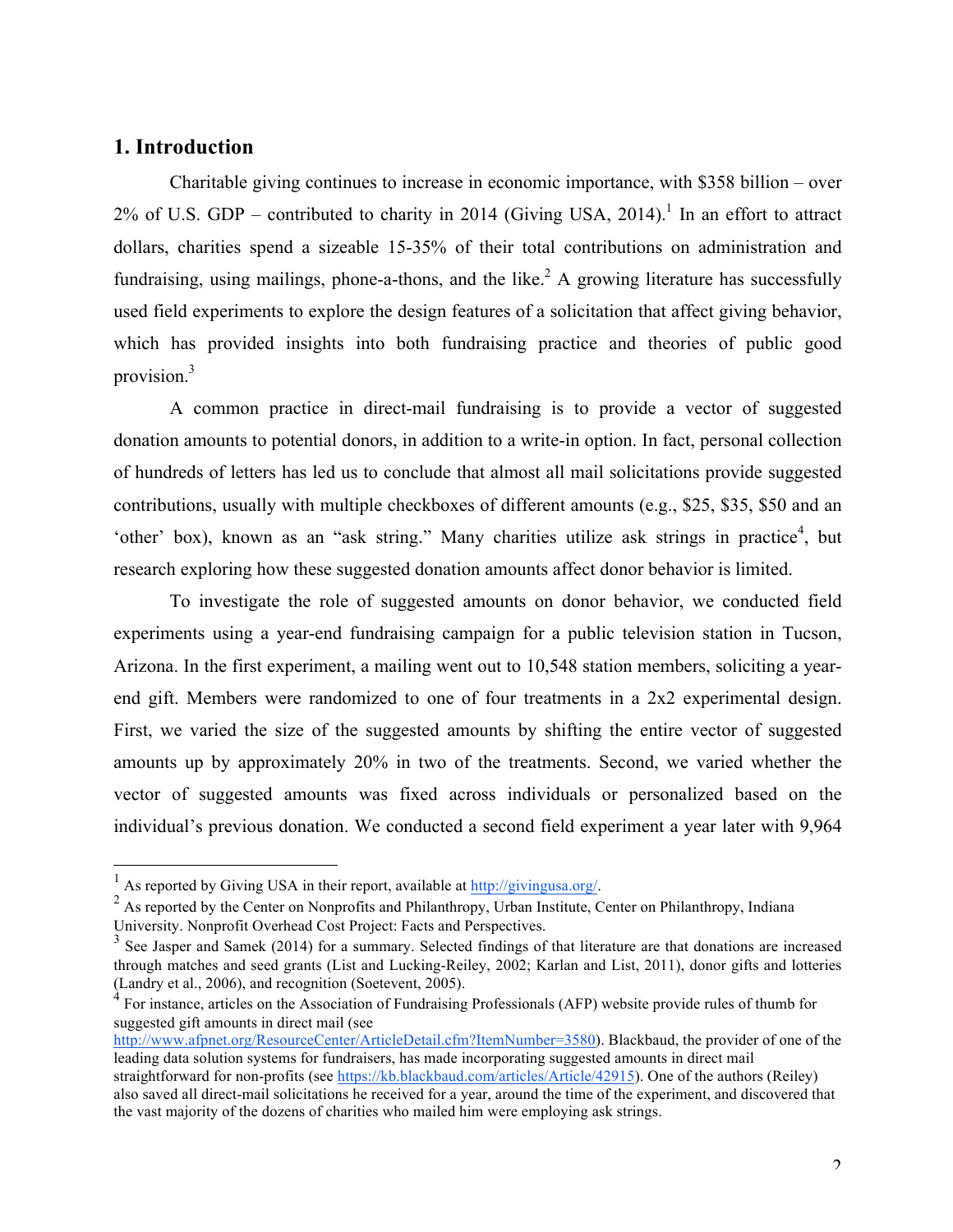station members in which we tested a larger shift of the vector (approximately 40%) and explored changing just one of the suggested amounts in the ask-string vector from \$100 to \$95 (the second-highest of five amounts in the ask string).

We observe that suggested donation amounts do have a strong influence on donor behavior; overall, 60% of donors choose to give one of the suggested amounts. We find in both experiments that the vector of 20-40% higher suggested donation amounts results in a likelihood of donating that is about 15% lower, with no significant effect on donation amounts (conditional on giving). We find that donors show preference for round numbers in their giving - even when the round numbers suggest a higher gift amount - as the treatment replacing a suggested amount of \$100 with an amount of \$95 produces an economically and statistically significant reduction in the probability of contributing a gift in the range of \$90 or more. In addition, we find that the vectors that lead to lower donation probabilities also lead to a higher probability of a write-in donation amount.

Our results cannot be explained by standard economic models of charitable fundraising as public-good provision, which model the gift amount as being optimized over a continuous set of choices. Suggested amounts are irrelevant in such models. By contrast, our results inspire us to propose that donors incur a cognitive cost from writing in an amount that differs from a suggested donation amount.

Our findings have broad implications for practice. Unlike more costly interventions often undertaken as part of fundraising campaigns (e.g., those that provide matching grants or gifts to donors), suggested amounts constitute a minor framing change or 'nudge' (Thaler and Sunstein, 2008). Suggested amounts are costless for the fundraiser to implement and do not affect potential donors' action set, as they are still free to write in any amount. We demonstrate that fundraisers still need to think carefully about the choices of these amounts, as they have large, measurable effects on donor behavior.

#### **2. Previous Work on Suggested Donations**

Related work has found that suggested amounts increase the likelihood of giving at the suggested amount (Lee and Feinberg, 2013). Edwards and List (2014) found that suggesting a single amount in a telephone call resulted in a higher probability of receiving a gift relative to no suggestion at all, while Adena et al. (2014) found that a suggestion of 100 or 200 euros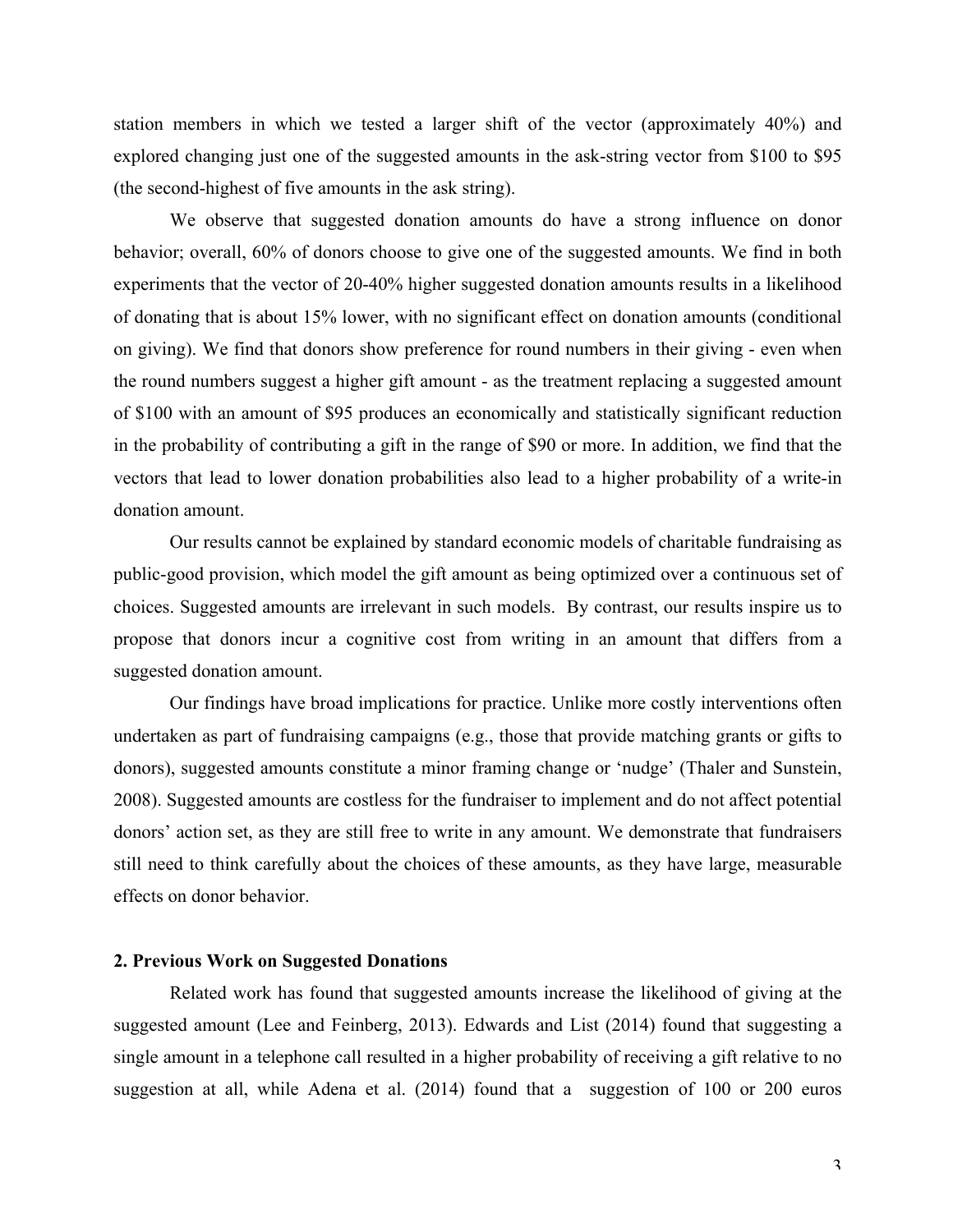decreased the probability of a gift but increased the average donation amount.<sup>5</sup> Another strand of research has found that small suggested donation amounts increase the probability of a donation, with the legitimization of small gifts enhanced by language such as 'even a penny helps' (Cialdini and Schroeder, 1976; Reingen, 1978; Weyant, 1984; Weyant and Smith, 1987; Fraser et al., 1988).

Most relevant to our work is research that has explored shifting an entire string of suggested amounts. In general, this literature finds 'downward-sloping demand' in the sense that when the "price" (or suggested donation vector) increases, the "quantity" (or probability of donation) generally decreases (Weyant and Smith, 1987; Schibrowski, 1995; Warwick, 2003; de Bruyn and Prokopec, 2013). An exception is Doob and McLaughlin (1989), who found no effect on the probability of a donation.<sup>6</sup> These projects explored relatively large shifts in the ask string (such as {\$5, \$10, \$25} versus {\$50, \$100, \$250} in Weyant and Smith (1987)). By contrast, we explore more modest changes, on the order of 20%. Also, with the exception of de Bruyn and Prokopec (2013), who utilized ask strings that were personalized based on the donor's past donation, the rest of the literature explores fixed ask strings. In our experiment, we evaluate shifts in both fixed and personalized ask strings, documenting the existence of "downwardsloping demand" in our fundraising context. To this, we add a novel treatment in which we explore the effect of round (\$100) versus non-round (\$95) numbers.

Outside of the charitable giving context, researchers have found a role for round numbers in test taking (Pope et al., 2015) and bargaining outcomes (Pope et al., 2015; Backus et al., 2015; Cardella and Seiler, 2016), taking inspiration from Schelling's (1960) theory of focal points. We believe our work is the first to document an effect of round numbers in charitable fundraising. We demonstrate the benefits of round numbers in suggested donation amounts for our publictelevision station, and we compare the size of this effect (on the probability of a donation) with that of the effect of a rightward shift in the entire ask string. We find it especially striking that the round-number effect (of \$100 versus \$95) produces a result opposite to our general finding of

 <sup>5</sup> Other work has investigated an *indirect* suggested amount by telling callers who were making a donation the contribution amounts of others. Shang and Croson (2009) found that giving potential donors information about past high donations (up to a point) increases donation amounts, while giving donors information about past low donations decreases donation amounts (Croson and Shang, 2008).

 $<sup>6</sup>$  Karlan and List (2007) conducted a field experiment using a direct mail solicitation with three ask strings. They</sup> included an example using one of the ask strings at random to explain the impact of a matching grant - the example did not have a meaningful influence on behavior.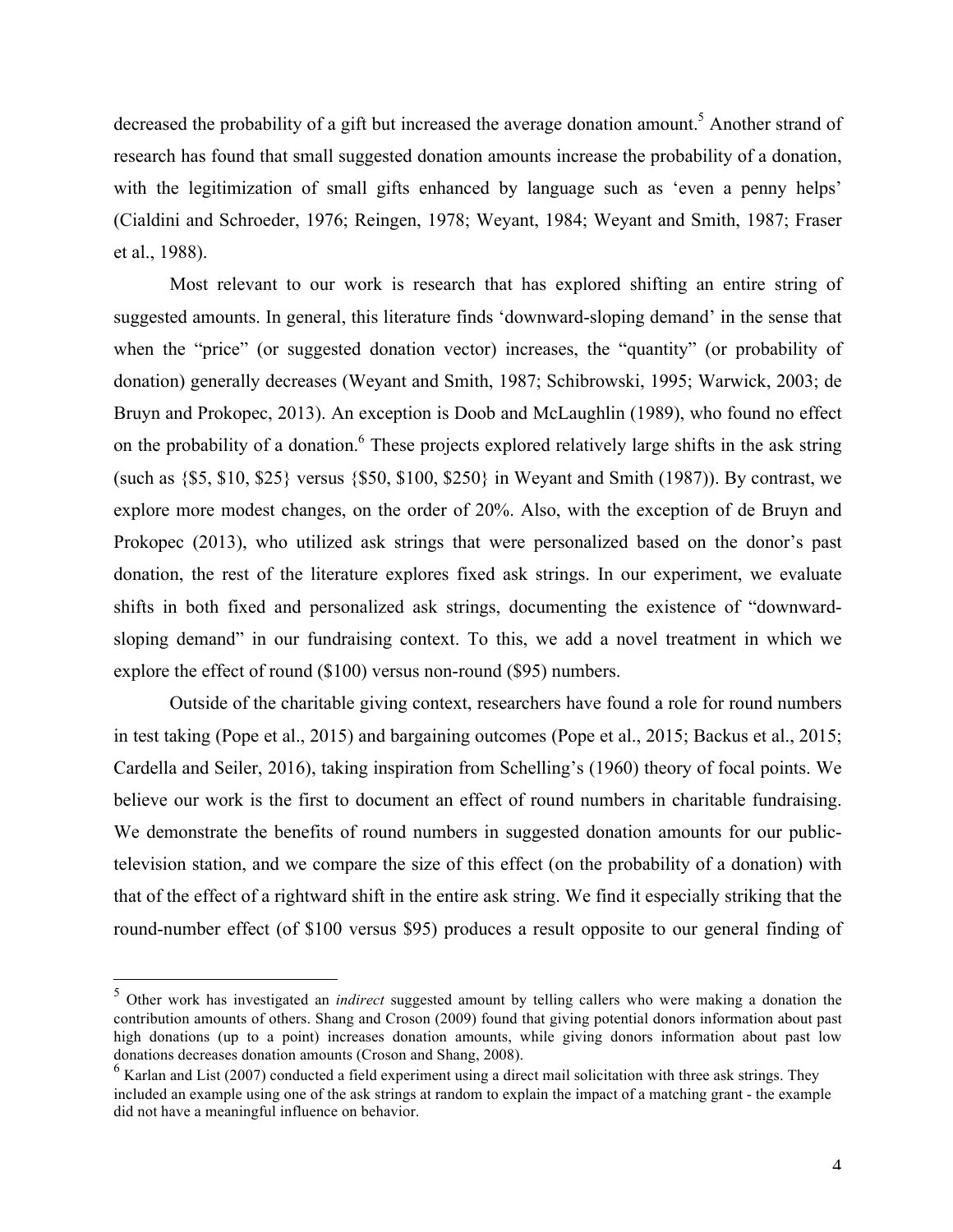"downward-sloping demand," in which rightward shifts of the ask string produce decreases in the probability of a donation.

#### **3. Experimental Design**

The experiments followed the Tucson television station's normal year-end fundraising procedures. In the first experiment, on November 10, 2003, mailings went out to 10,548 current members (individuals who had made "membership" donations that year), randomized to one of four different solicitations.<sup>7</sup> As was standard practice for the station in prior years, the mailing asked for an additional year-end gift from current members, not conferring any additional membership benefits. The experiment had the  $2x2$  design illustrated in Table 1. $8$  The first dimension experimented with fixed versus variable donation amounts, while the second experimented with shifting all suggested donation amounts up by approximately 20%. This design resulted from the station's interest in the possibility of improving their revenue by personalizing the suggested donations by suggesting fractions of the donor's previous membership gift to the station. We proposed the rightward shifts to help the station explore what amounts might be optimal, and to learn something more fundamental about the nature of donor behavior.

Table 1 shows the ask strings chosen for each treatment in the experiment. Treatment Fixed1 employed a similar ask string to that sent to donors in the previous year-end mailing, while Fixed2 increased these across the board by approximately  $20\%$ .<sup>9</sup> In the Variable treatments, each suggested amount was defined as a fraction of each individual's previous

 $<sup>7</sup>$  Arizona Public Media also chose to apply the experimental treatments to two other groups of individuals: public-</sup> radio members, and lapsed members of both the radio and TV stations (people who had given in a previous year but not the current year). Because results for these groups were low-powered, we have chosen, for simplicity of exposition, not to present them in this paper. Power was low for radio station members because they are only one third as numerous as the television members studied here. Power was low for lapsed members because they donated at rates only one tenth as high as those for current members. The results for radio station members are directionally similar to those of the television station members. The results for lapsed members suggest the opposite direction of effect (donation probability increases with higher ask strings), but are small (0.3 percentage points) and statistically insignificant. These results are provided in the appendix.

<sup>&</sup>lt;sup>8</sup> Each person was assigned with equal probability to one of the four treatments, using random-number generation.

<sup>&</sup>lt;sup>9</sup> In the previous year's (non-experimental) year-end campaign, suggested amounts were \$35, \$50, \$75, \$100, \$150 and write-in box. The previous year's year-end campaign raised \$113,581.18.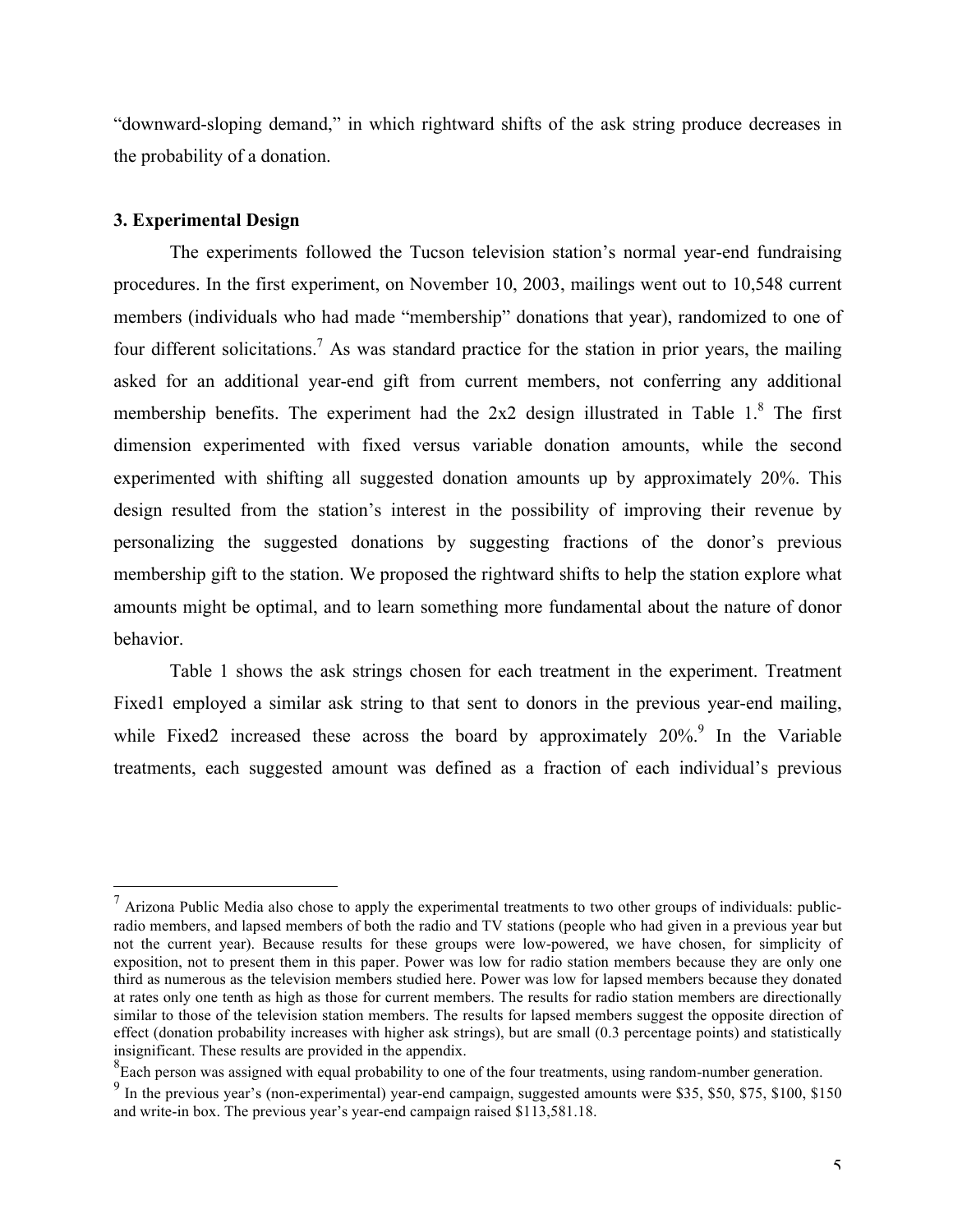membership gift amount  $X<sup>10</sup>$  Each ask string contained five specific suggestions of dollar amounts, followed by a write-in box for those who wished to give an amount other than those suggested. Potential donors were not told that the suggested donation amounts were based on a prior donation amount.

|                   |                      | <b>Suggested Amounts</b> |       |       |       |         |              |
|-------------------|----------------------|--------------------------|-------|-------|-------|---------|--------------|
| <b>Treatments</b> | <b>Solicitations</b> | Ask 1                    | Ask 2 | Ask 3 | Ask 4 | Ask $5$ | Ask 6        |
| Fixed1            | 2,619                | \$30                     | \$50  | \$75  | \$100 | \$200   | \$           |
| Fixed2            | 2,692                | \$35                     | \$60  | \$95  | \$120 | \$240   | $\mathbb{S}$ |
| Variable 1        | 2,604                | 0.5X                     | 0.75X | 1X    | 1.5X  | 2X      | $\mathbb{S}$ |
| Variable 2        | 2,633                | 0.6X                     | 0.9X  | 1.2X  | 1.8X  | 2.4X    | $\mathbb{S}$ |

**Table 1: Treatments in Experiment 1**

*Note: X represents the previous year's membership gift amount. In Variable1 and Variable2, the amounts were*  rounded to the nearest \$5 increment, with an amount increased by \$5 if it turned out to duplicate the next lowest *amount in the string.*

In the absence of a clear theory about the correct proportions to use in the Variable treatments, we chose the Variable proportions so that the mean of each suggestion (across donors) would be roughly equal to the corresponding suggestion for current donors in the Fixed1 and Fixed2 treatments.<sup>11</sup> Since this sometimes produced unconventional dollar amounts (such as

 $10$  Since few members give a year-end gift, we could not use the year-end gift from the previous year as our reference point. We use their previous membership gift instead, since we have such an amount for everyone solicited.

 $11$  In practice, the mean suggested amounts for the highest entries in the Variable ask strings ended up being a bit lower than the corresponding amounts for the Fixed ask strings. We can see this in Table 2 from the fact that the highest ask amount in Fixed is more than six times the lowest ask amount, while the highest ask amount in Variable is only four times the lowest ask amount. However, the means match relatively closely at the low end, which is where the bulk of donations occur. The mean suggested amounts for those who responded with donations in Variable1 were \$27.08, \$41.32, \$57.16, \$84.50 and \$114.41, while Variable2 resulted in mean suggested amounts of \$34.52, \$51.66, \$69.89, \$105.36 and \$140.70.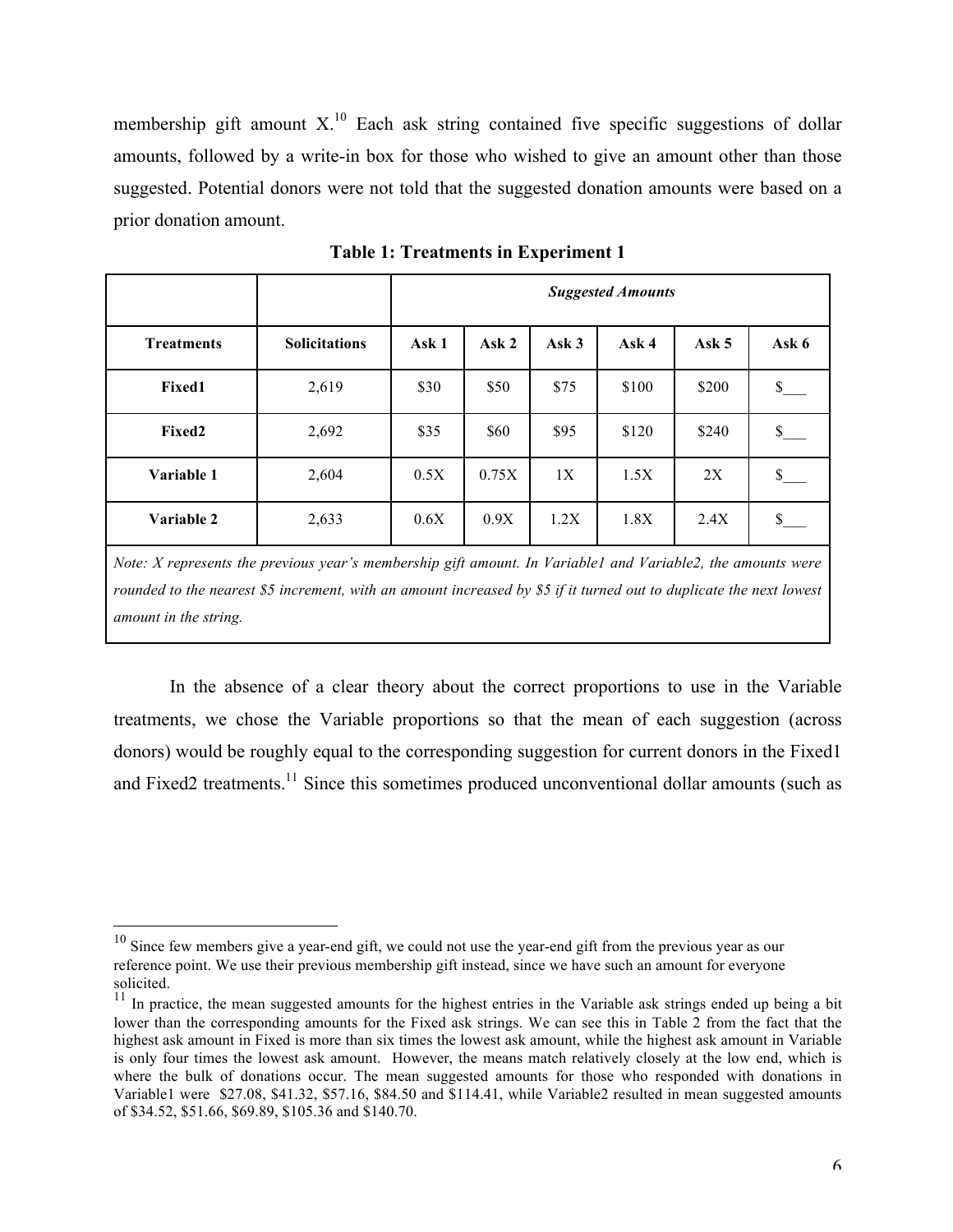non-integer dollar amounts), we rounded all amounts to the nearest five-dollar increment for both Variable1 and Variable2.<sup>12</sup>

One year after the first experiment, we ran a second experiment as part of the station's 2004 year-end gift campaign. This time, we did not explore variable ask strings, but instead decided to follow up on data from the first experiment suggesting donors favor round numbers over non-round numbers, like \$45 that had sometimes been produced in the variable treatments.<sup>13</sup> In this experiment, we randomized donors into one of three treatments, as described in Table 2. Treatment 1, the baseline treatment, was similar to the Fixed1 treatment in the first experiment. Treatment 2 experimented with a large increase in ask strings relative to Treatment 1. Treatment 2 deletes the bottom amount, shifts down all suggestions, and adds a suggestion of \$500 at the top. At the low end of the suggestions, where most gifts are received, this increase is approximately 40%, compared with the 20% shift in Experiment 1. Finally, Treatment 95 asked about non-round numbers by modifying only the fourth number in the Treatment1 ask string, replacing \$100 with \$95.

|                     |                      | <b>Suggested Amounts</b> |       |       |       |         |              |
|---------------------|----------------------|--------------------------|-------|-------|-------|---------|--------------|
| <b>Treatments</b>   | <b>Solicitations</b> | Ask 1                    | Ask 2 | Ask3  | Ask 4 | Ask $5$ | Ask 6        |
| <b>Treatment 1</b>  | 3,336                | \$35                     | \$50  | \$75  | \$100 | \$250   | $\mathbb{S}$ |
| <b>Treatment 2</b>  | 3,282                | \$50                     | \$75  | \$100 | \$250 | \$500   | $\mathbb{S}$ |
| <b>Treatment 95</b> | 3,346                | \$35                     | \$50  | \$75  | \$95  | \$250   | \$           |

**Table 2: Treatments in Experiment 2**

Following its standard practice, in both experiments, the station sent an additional reminder mailing one month after the initial mailing. This mailing, with the same set of suggested amounts received by the donor in the original mailing, went to current members who had not yet given an additional year-end gift. We consider our treatment to include the effects of

 $12$  Since small previous gift X could yield redundant suggested amounts (e.g., \$5, \$5, \$10, \$10, \$15), we chose in those cases to increase suggested amounts by the minimum required so that each would differ from the last by at least five dollars (e.g., \$5, \$10, \$15, \$20, \$25).

<sup>&</sup>lt;sup>13</sup> See the discussion of Figure 1 in our results section below.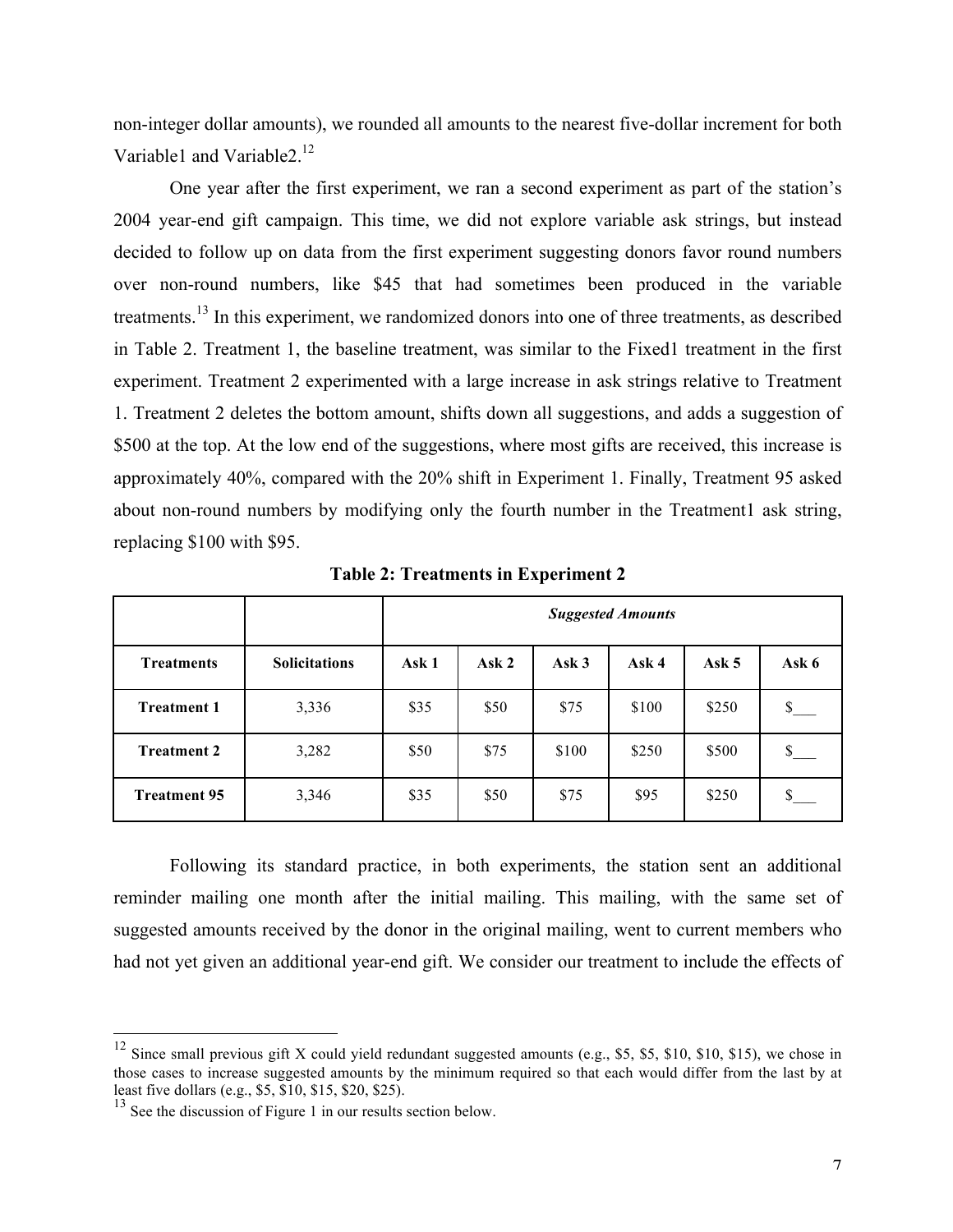both the initial and the reminder mailing, since we were unable to obtain data on which members received a reminder.

Our data for both experiments consist of response rates and gift amounts for each person who gave in response to the year-end fundraising campaign. The outcome data include all gifts received on response cards from this experiment during the three-month period following the initial solicitation. We also obtained the previous (membership) gift amount and ask string applied to each individual who gave during the experiment. However, we were unable to obtain data on the past gifts of those who were solicited but chose not to give during the experiment, because the broadcasting station did not keep these records.<sup>14</sup> The lack of data on non-donors means that we are unable to provide covariate balance checks for the experiment; however, we have reasonable confidence in the randomization of treatment assignment because the station outsourced the mailing to a marketing firm with years of experience in randomized direct-mail solicitations.

#### **4. Results**

We begin with Experiment 1. Table 3 provides a summary of our results on the probability of a gift, average gift amounts (conditional on giving) and proportion of gifts utilizing any suggested amount. Our main finding is that the set of suggested amounts significantly affects the probability of a gift. Despite the option to write in one's preferred amount, we observe "downward-sloping demand": larger suggested donation amounts lead to fewer gifts received.15 (Here, we interpret higher suggested donation amounts to be analogous to a higher "price" of giving.) We observe an 11.65% contribution rate in Fixed1 relative to an

<sup>&</sup>lt;sup>14</sup> This includes being unable to obtain details about specific numbers in the ask string for non-responders in Variable 1 and Variable 2 treatments. The reason this information is not available is because the randomization and mailings were conducted by a direct-mail marketing company hired by the broadcasting station. The company randomized a list of addresses to each of the treatment groups and sent the mailing. Upon receiving responses (donations) the broadcasting station recorded the experimental treatment group of each donor, using a code printed on the response card at the time of the randomized mailing. This unfortunately means that the station never recorded the treatment assignment for any member who did *not* donate. In future research projects, we would insist on recording treatment assignment for everyone solicited, not just everyone who donated. This would allow us to provide a randomization check, to look for heterogeneous treatment effects by past gift size, and to increase precision in our estimated treatment effects by conditioning donors' outcomes on covariates such as their past gift amount and whether they had previously given extra year-end gifts to the station.

<sup>&</sup>lt;sup>15</sup> Here, we interpret higher suggested donation amounts to be analogous to a higher "price" of giving, and the probability of giving to be equivalent to the quantity demanded. This "price" of course has nothing to do with donors receiving any good in return; we just note that asking for larger amounts causes donors to be less likely to give at all.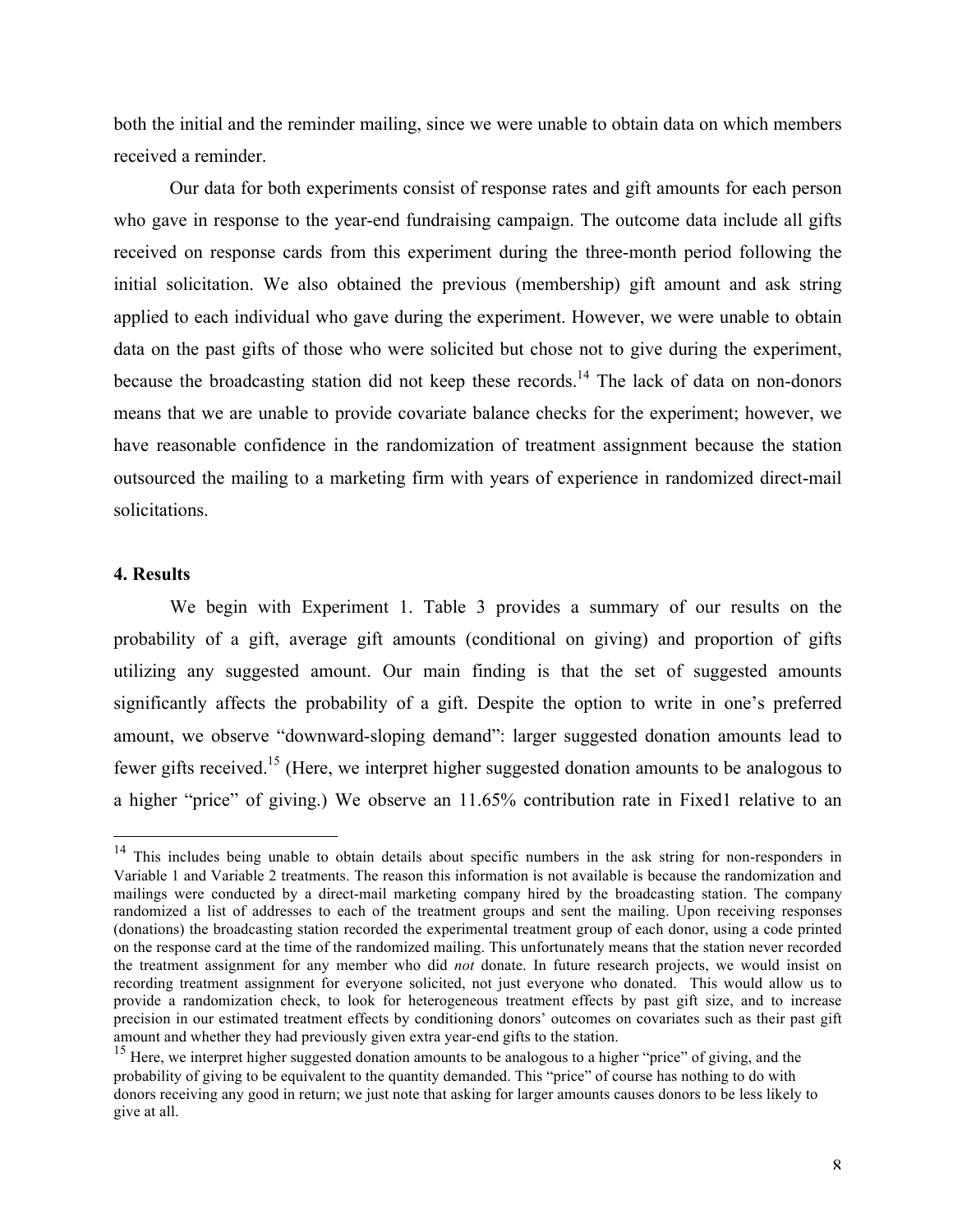8.99% contribution rate in Fixed2 (Test of proportions *p<0.01*) and a 10.60% contribution rate in Variable1 relative to a 9.15% contribution rate in Variable2 (*p<0.10*). This brings us to our first result:

**Result 1:** Increasing the suggested amounts from Variable1 to Variable2 and from Fixed1 to Fixed2 leads to a significant decrease in response rates.

Treating the suggested amounts as a price level (which increased by approximately 20% in each comparison) and the gift probability as a quantity, the relevant demand elasticities in the two experimental comparisons are  $-1.1\pm0.7$  and  $-0.7\pm0.7$ , respectively. Noting the wide 95% confidence intervals on both estimates, we claim merely that the elasticities are in the neighborhood of -1 (the percentage decrease in gift probability approximately equals the percentage increase in ask amounts).

| <b>Treatment</b> | <b>Response Rate</b> | Responses using a<br><b>Suggestion</b> | <b>Gift Amount</b><br><b>Conditional on</b><br>Giving | Revenue per<br>Solicitation |
|------------------|----------------------|----------------------------------------|-------------------------------------------------------|-----------------------------|
| Fixed1           | 11.65%               | 6.57%                                  | \$47.62                                               | \$4.44                      |
|                  | $(0.63\%)$           | $(0.48\%)$                             | (2.48)                                                | $(\$0.41)$                  |
| Fixed2           | 8.99%***             | $5.05\%**$                             | \$47.27                                               | $$4.25**$$                  |
|                  | $(0.55\%)$           | $(0.42\%)$                             | (2.41)                                                | (\$0.34)                    |
| Variable1        | 10.60%               | 8.49%                                  | \$46.45                                               | \$4.92                      |
|                  | $(0.60\%)$           | $(0.55\%)$                             | (4.46)                                                | $(\$0.55)$                  |
| Variable2        | 9.15%*               | $4.33\%***$                            | \$49.65                                               | \$4.54                      |
|                  | $(0.56\%)$           | $(0.39\%)$                             | (5.12)                                                | (\$0.54)                    |
| Overall          | 10.09%               | $6.09\%$                               | \$47.69                                               | \$4.81                      |
|                  | $(0.29\%)$           | $(0.06\%)$                             | (\$1.87)                                              | $(\$0.05)$                  |

**Table 3: Summary Statistics for Experiment 1**

*Note: Reported gift amounts and proportion utilizing suggested amounts are conditional on making a gift. Standard errors in parentheses. Test statistics from a test of proportions are reported (response rates) and t-test (gift amounts) comparing Fixed1 and Fixed2 and Variable1 and Variable2.* \* p-value<0.10, \*\* p-value<0.05, \*\*\* p-value<0.01.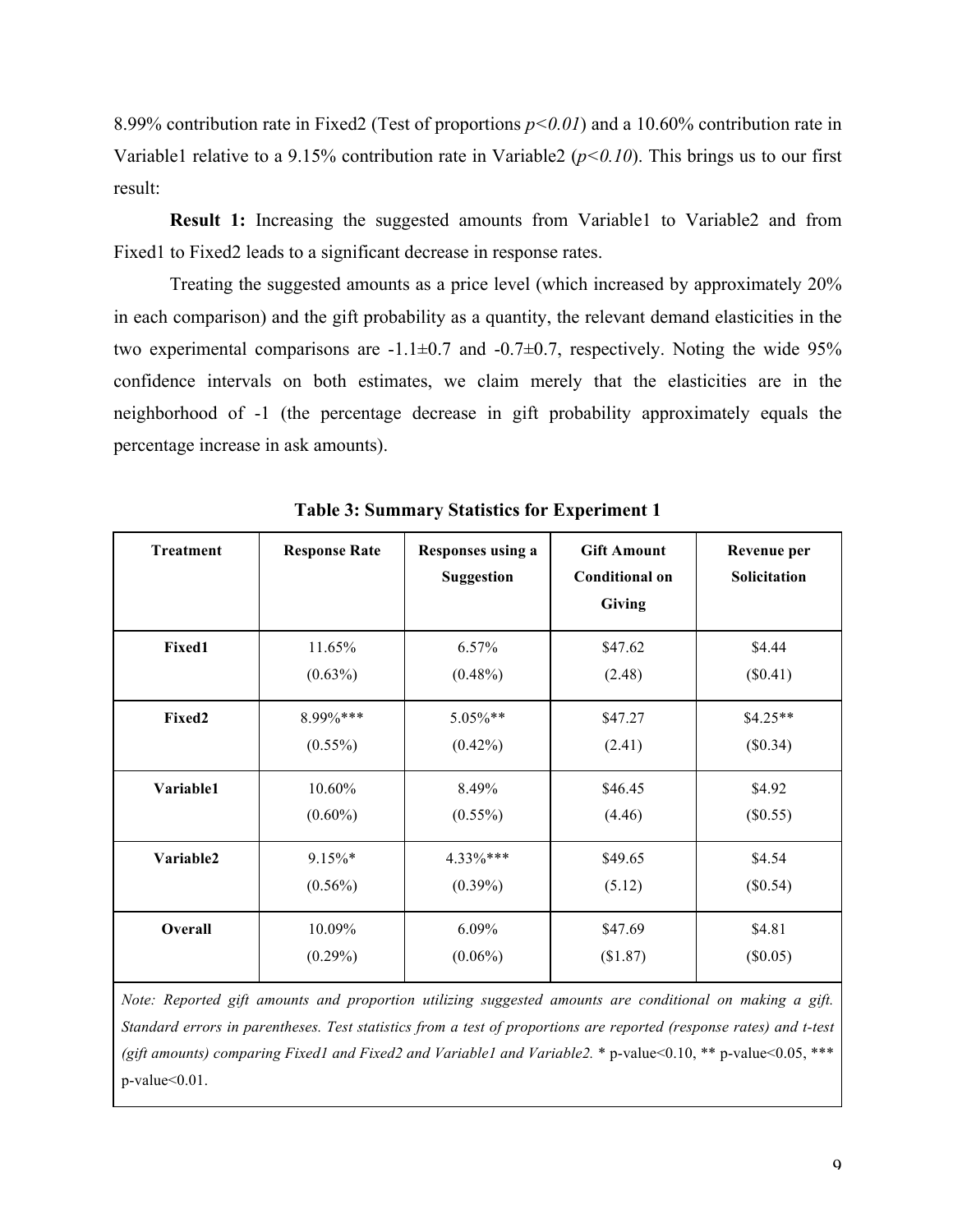We next turn to the sizes of gift amounts. We see no significant differences in the mean gift size conditional on giving. More interesting than the mean gift amounts is the shape of the distribution of gifts, particularly the utilization of the suggested gift amounts. Conditional on giving, we find that a large proportion  $-60\%$  of those who contributed – use the suggested amounts. This constitutes 6% of all solicitations. This result is in line with Haggag and Paci's (2014) work on taxi tipping, who found that default suggested amounts are often used as tips. Like us, they find that individuals are much more likely to give suggested amounts than to write in an amount, and that suggesting 'too high' tip amounts yields a greater number of individuals who do not tip at all. We also observe a statistically significant decline in suggested amount usage from Variable1 to Variable2, and a small but insignificant decline in suggested amount usage from Fixed1 to Fixed2. This brings us to our next result:

**Result 2:** 60% of contributors (6% of those solicited) utilize the suggested amount, and the utilization decreases as the set of suggested amounts increases.

Figure 1 provides histograms of gift amounts in Experiment 1, where the bars are colored red for gifts accepting suggested gift amounts, and blue for write-in gifts. Most write-in gifts fall below the lowest suggested gift (58% of write-in gifts in Fixed1 and 56% of write-in gifts in Fixed2 are below the lowest suggested amount). The likelihood of giving any amount is statistically significantly higher when that amount is suggested. Utilization of suggested amounts is concentrated among the lowest two amounts in Fixed1 (\$30 and \$50) and lowest single amount in Fixed2 (\$35).

Interestingly, we see a preference for giving the "round" numbers \$25, \$50, and \$100 in all treatments, even when they are not suggested (see the panels for Fixed2 and Variable2). Variable1 and Variable2 also both display a high likelihood of giving \$100, whether that amount is suggested (Variable1) or not (Variable2). The \$25 amount is smaller than the smallest amount used in the Fixed treatments, so the evidence about this amount can be found mainly in the Variable treatments. In Variable1, we see over 50 gifts of \$25 when that amount is suggested, and 10 write-ins when it is not. In Variable2, we see almost no suggestions of \$25, but 30 writeins at that amount. A similar result occurs for gifts of \$50: over 50 such gifts in Variable 1 (where they are mostly suggested) and almost 50 such gifts in Variable2 (where they are almost exclusively written in). Finally, we see just over 30 gifts of \$100 in Variable1, and just under 30 gifts of \$100 in Variable2. Note that total gifts at or near these round amounts tend to be less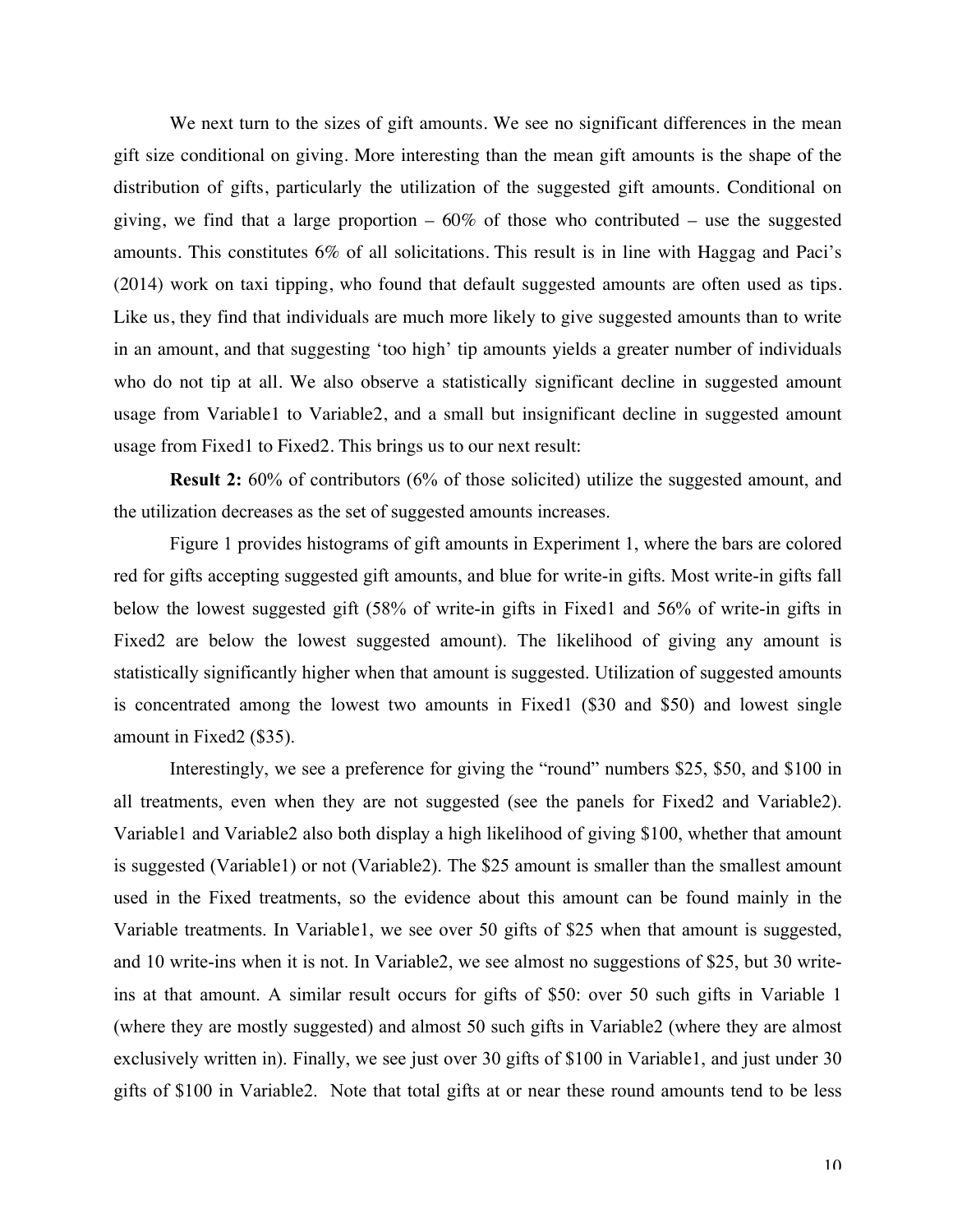frequent in Variable2 than in Variable1, suggesting that non-round suggested amounts may cause some donors not to give at all. (The motivation for Experiment 2 was to investigate this question in an experiment expressly designed for this purpose.)



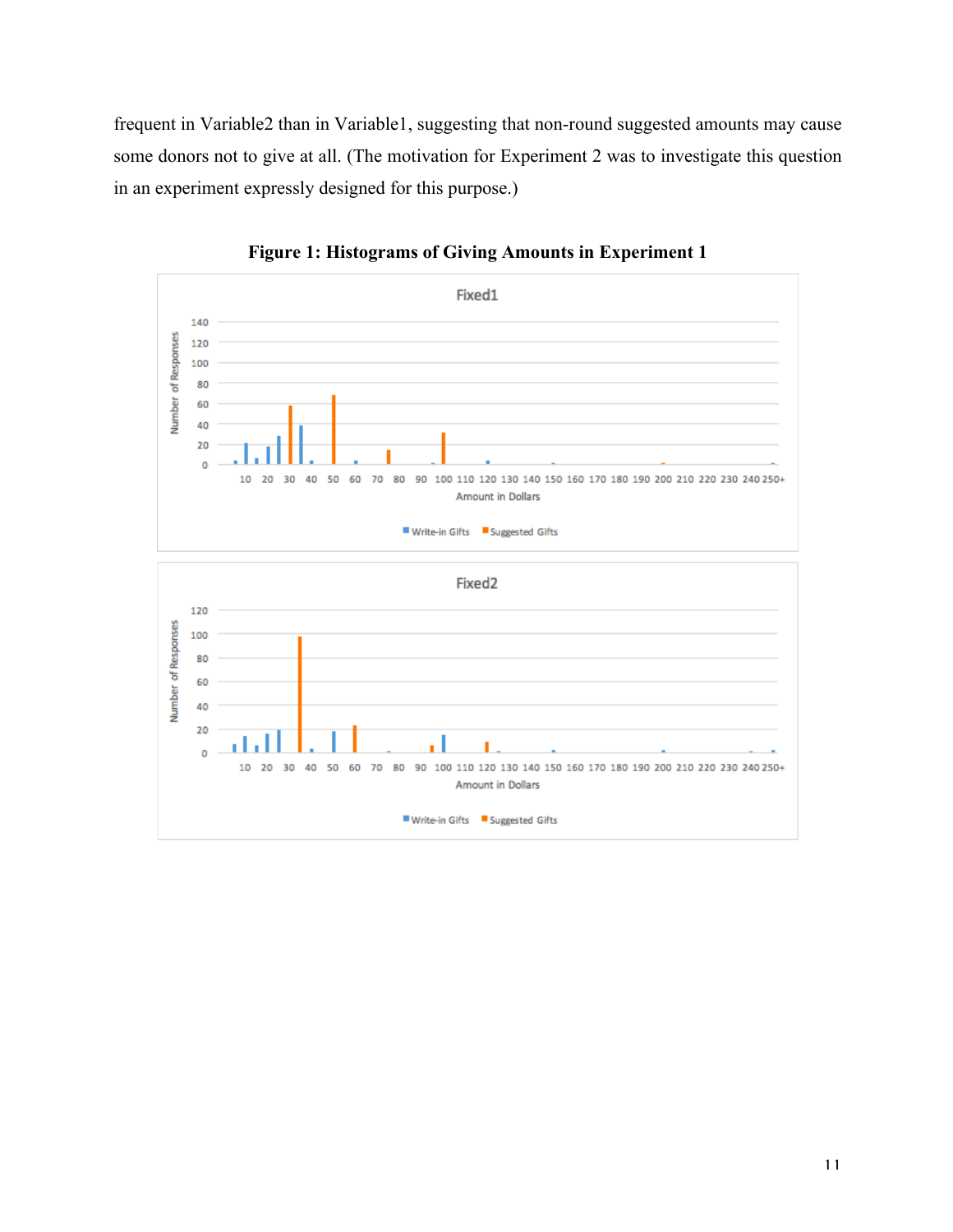

*\*Note: Orange bars represent giving at a suggested amount, blue bars represent giving a write-in amount.*

Finally, we examine hypothesis tests concerning differences in the distributions of gifts plotted in Figure 1. To conduct a chi-squared test, we bin the data into seven natural bins (corresponding to the numeric ranges chosen for the five individual numbers in the Fixed ask strings): no donation, under \$30, \$30-49, \$50-74, \$75-99, \$100-199, and \$200+. The Fixed1 and Fixed2 distributions are statistically significantly different from each other  $(p<0.01)$ , while the Variable1 and Variable2 distributions are not (p=0.47).

Checking the individual bin ranges, we find it noteworthy that we see a significantly higher probability of giving in the \$50-\$74 bin in Fixed1 relative to Fixed2 when \$50 rather than \$60 is suggested (2.87% versus 1.77%, *p*=0.008). We see more gifts in the \$100-199 bin in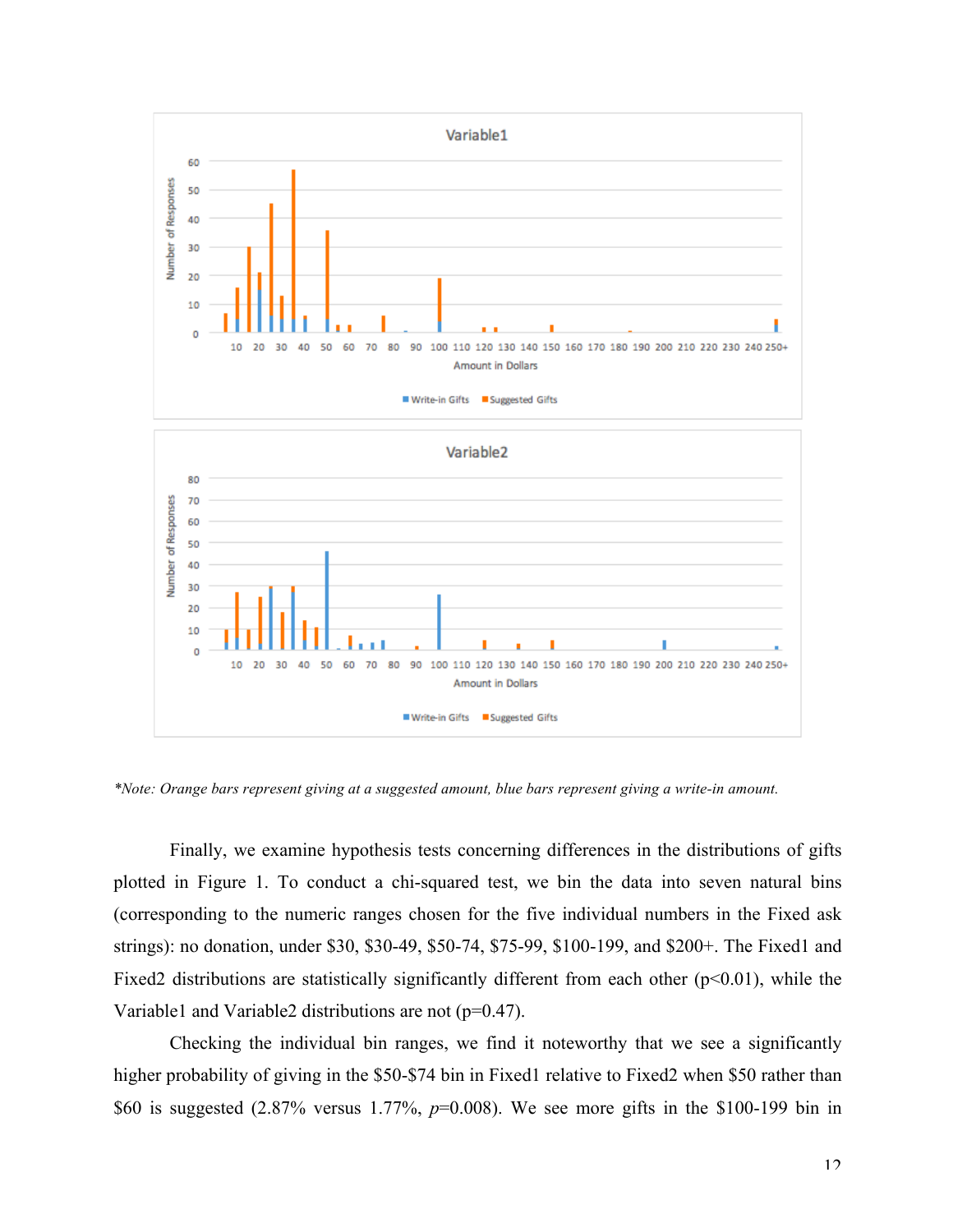Fixed1 versus Fixed2 when \$100 rather than \$120 is suggested, but this difference is not statistically significant  $(0.62\%$  versus  $0.38\%$ ,  $p=0.17$ ).

We next present results from Experiment 2 in Table 4. We replicate Result 1 from Experiment 1, finding significant decreases in the probability of giving when shifting 'up' the suggested gift amounts from Treatment 1 to Treatment 2, a decrease of about  $16\%$  ( $p<0.01$ ). This compares with the difference of about 23% found in Experiment 1 when comparing Fixed1 and Fixed2. Dividing that treatment effect by the increase of approximately 40% gives us an elasticity of  $-0.8\pm0.6$ , once again approximately  $-1$ .

Just as in Experiment 1, we find no statistically significant difference in the gift size conditional on giving when moving from Treatment 1 to Treatment 2: the 11% decline in mean conditional gift is insignificant ( $p=0.27$ ). Because of the decline in the response rate, revenue per solicitation declines by 26% when we raise the suggested amounts from Treatment 1 to Treatment 2. (p=0.04).

| <b>Treatment</b>          | <b>Response Rate</b> | <b>Responses Using a</b><br><b>Suggestion</b> | <b>Gift Amount</b><br><b>Conditional on</b><br>Giving | Revenue per<br><b>Solicitation</b> |
|---------------------------|----------------------|-----------------------------------------------|-------------------------------------------------------|------------------------------------|
| Treatment 1 (\$100)       | 12.26%               | 8.24%                                         | \$53.58                                               | \$6.61                             |
|                           | $(0.56\%)$           | $(0.47\%)$                                    | (\$5.11)                                              | (\$0.74)                           |
| <b>Treatment 2 (Shift</b> | $10.29\%$ **         | $4.11\%***$                                   | \$47.50                                               | $$4.89**$                          |
| up)                       | $(0.53\%)$           | $(0.35\%)$                                    | $(\$2.36)$                                            | (\$0.36)                           |
| Treatment 95 (\$95)       | 11.39%               | $6.75\%$ **                                   | \$44.78                                               | $$5.11*$                           |
|                           | $(0.55\%)$           | $(0.43\%)$                                    | $(\$3.03)$                                            | $(\$0.43)$                         |
| <b>Overall</b>            | 11.32%               | 6.38%                                         | \$48.90                                               | \$5.54                             |
|                           | $(0.32\%)$           | $(0.22\%)$                                    | (\$2.27)                                              | $(\$0.31)$                         |

**Table 4: Summary Statistics for Experiment 2**

Note: This table displays the response rate, gift size and proportion using suggested amounts, by treatment. Standard error terms in parentheses. Significance tests conducted comparing Treatment 2 to Treatment 1, and Treatment 95 to Treatment 1. \* p-value<0.10, \*\* p-value<0.05, \*\*\* p-value<0.01.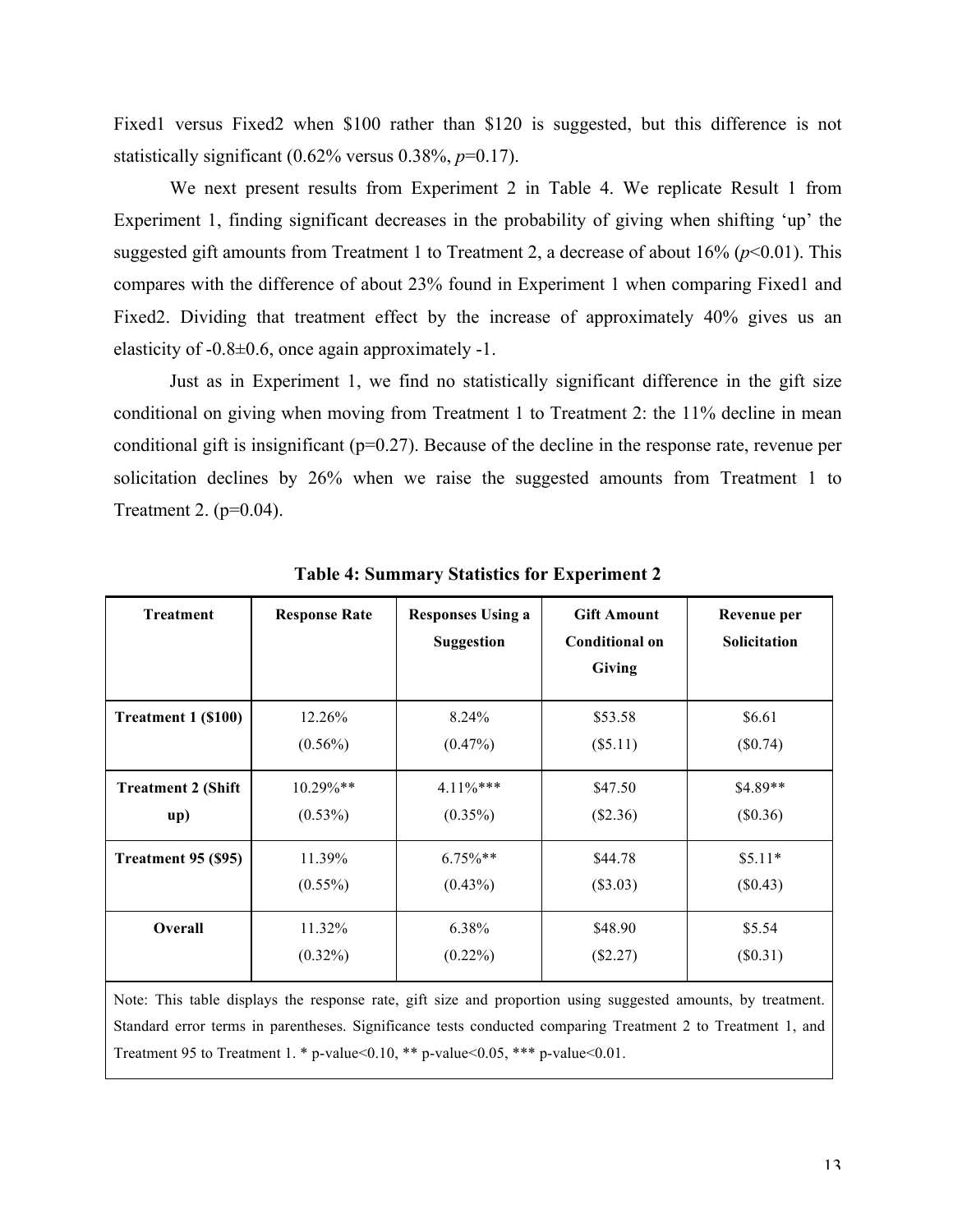We observe that utilization of suggested amounts is highest in Treatment 1, and significantly lower in the other two treatments. Solicited donors accept suggested amounts 50% less often in Treatment 2 relative to Treatment 1 ( $p<0.01$ ), and 18% less often in Treatment 95 relative to Treatment 1 ( $p=0.02$ ). As can be seen in Figure 2, which shows the distribution of responses color-coded by type of response (red for suggested, blue for write-in), this difference in usage of suggested amounts is much greater in Experiment 2 (which increased all suggested amounts by  $\sim$ 40%) than in Experiment 1 (which increased all suggested amounts by  $\sim$ 20%).

Figure 2 shows us the distribution of average gift amounts in each treatment of Experiment  $2^{16}$ . The comparison of Treatment 2 to Treatment 1 produces results similar to those in Experiment 1: the rightward shift causes people to make fewer donations overall, and to write in more amounts below the lowest suggested amount (which moves from \$35 to \$50).



**Figure 2: Histogram of giving amounts in Experiment 2**

 <sup>16</sup> Note that although Treatment 2 includes a top suggested ask amount of \$500, gifts of more than \$250 are extremely rare, so we keep the scale of this figure focused on amounts of \$250 or less, as in Figure 1. We receive 3 gifts of \$500 in Treatment 1, 1 gift of \$500 in Treatment 2 and 1 gift of \$500 in Treatment 95.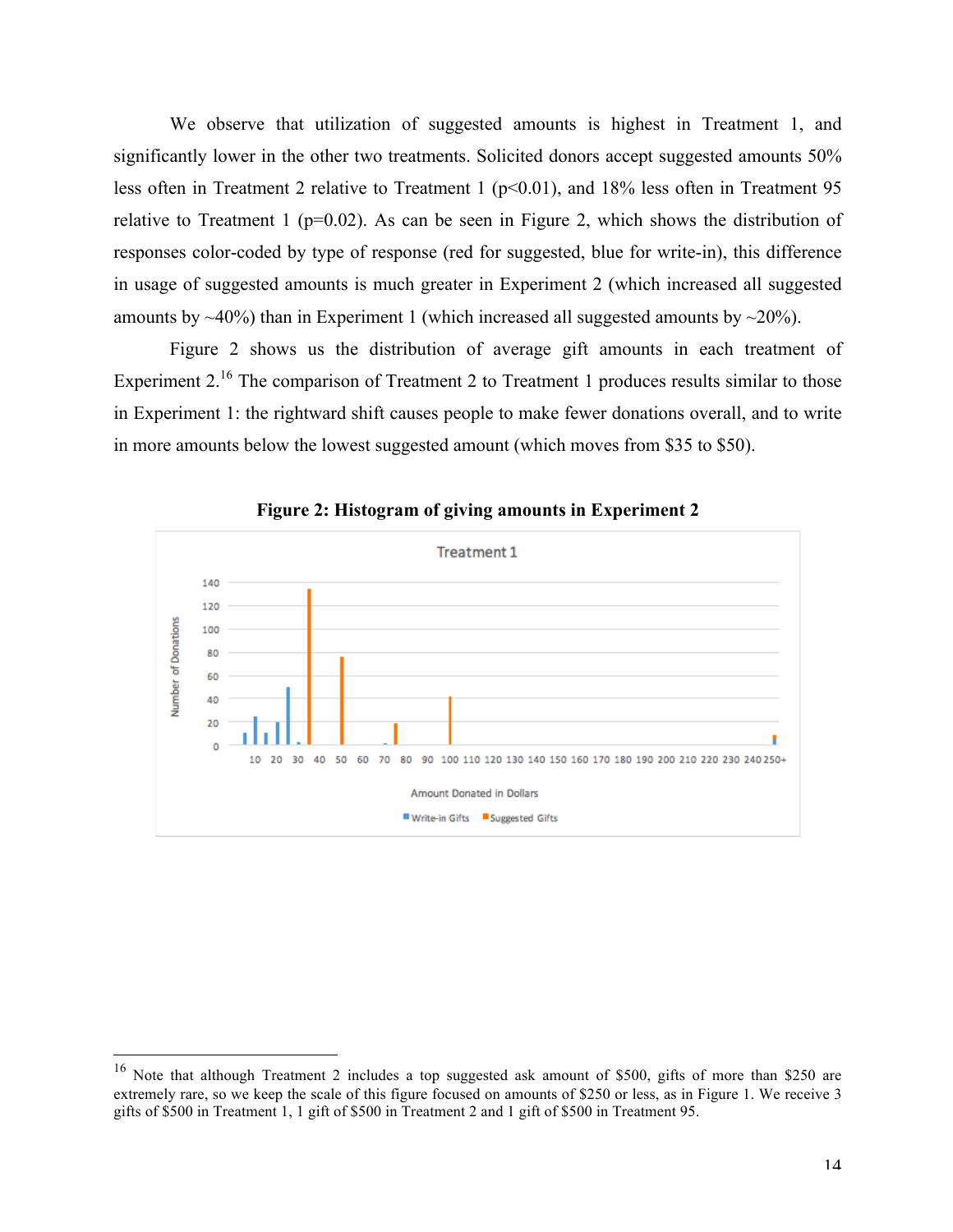

Especially interesting are the results comparing Treatment 95 to Treatment 1, where the only change is to lower the \$100 suggestion to \$95. The comparisons of means in Table 4 show overall giving rates are about 7% lower with the \$95 suggestion. This difference in response rates is not statistically significant ( $p=0.27$ ), though the resulting 23% decline in mean revenue per solicitation is marginally statistically significant (p=0.08). Note that we expect low statistical power in these tests because the vast majority of gifts are at amounts much less than \$95, where suggested amounts are unchanged by the experimental treatment. Instead, we prefer to test the part of the distribution relevant to this suggested donation, where we see an interesting difference between the histograms.

We find that far fewer people give \$100 when the \$100 gift amount is not present (out of all who gave in each experiment, the proportion who give \$100 is 10% in Treatment 1, 9% in Treatment 2, and only 6% in Treatment 95). In addition, the likelihood of giving \$90 or more is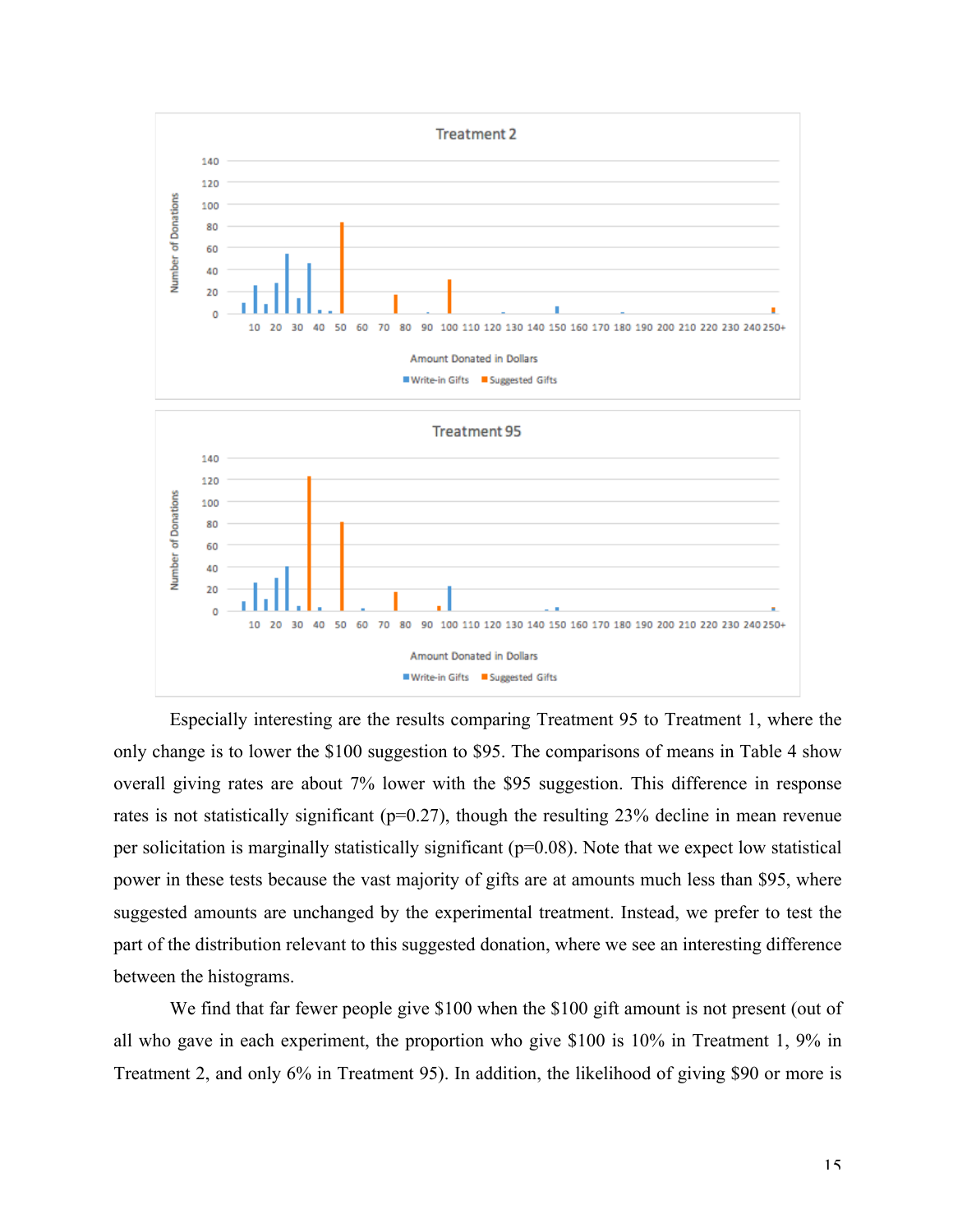statistically significantly higher in Treatment 1 as compared to Treatment 95 (13.4% versus 8.9%,  $p=0.03$ ). This brings us to our final result:

**Result 3:** Potential donors are more likely to give a gift in response to round suggested donation amounts (\$100 versus \$95).

#### **6. Discussion and Conclusion**

Direct-mail (and now online) fundraisers commonly utilize "ask strings" of suggested donation amounts. It is not obvious, from the point of view of microeconomic theory, that the choices of these amounts should impact the behavior of donors, as a donor who doesn't like one amount in the ask string has the opportunity to write in any amount. The possibility that these amounts could influence donations is ignored by standard economic models of charitable giving, in which donors choose a continuous variable as a gift amount to be removed from their private consumption and given instead to the charity.

We presented systematic evidence from large field experiments to explore the effects of varying the ask string. Across two field experiments, we sent nearly 20,000 solicitations to members of a public television station, varying the ask string across treatments. We find that changes in the ask string have large effects on consumer behavior. Shifting suggested donation amounts up by 20-40% produces a statistically significant reduction of about 15% in the number of donations received, with no significant effects on average gift amount.

We find that approximately 60% of contributors utilize the suggested donation amounts. The probability of sending a gift accepting one of the suggested amounts declines when we raise the ask string. When examining the magnitudes of the write-in amounts, we see a strong tendency to write in round numbers, such as \$50, \$100, and \$200, even when those amounts are not suggested. After noticing this feature of the data in our first experiment, we designed a second experiment to test the effect of suggesting a donation of \$95 versus a donation of \$100. We found that we received significantly more donations in the \$90 and above range when we used the round number  $$100<sup>17</sup>$  Interestingly, this is different from conventional wisdom about

 $17$  These results are in line with Pope and Simonsohn (2011), who showed that round numbers are used as reference points in performance scales, and with Pope et al. (2015a), who showed that round numbers are focal points in housing market negotiations.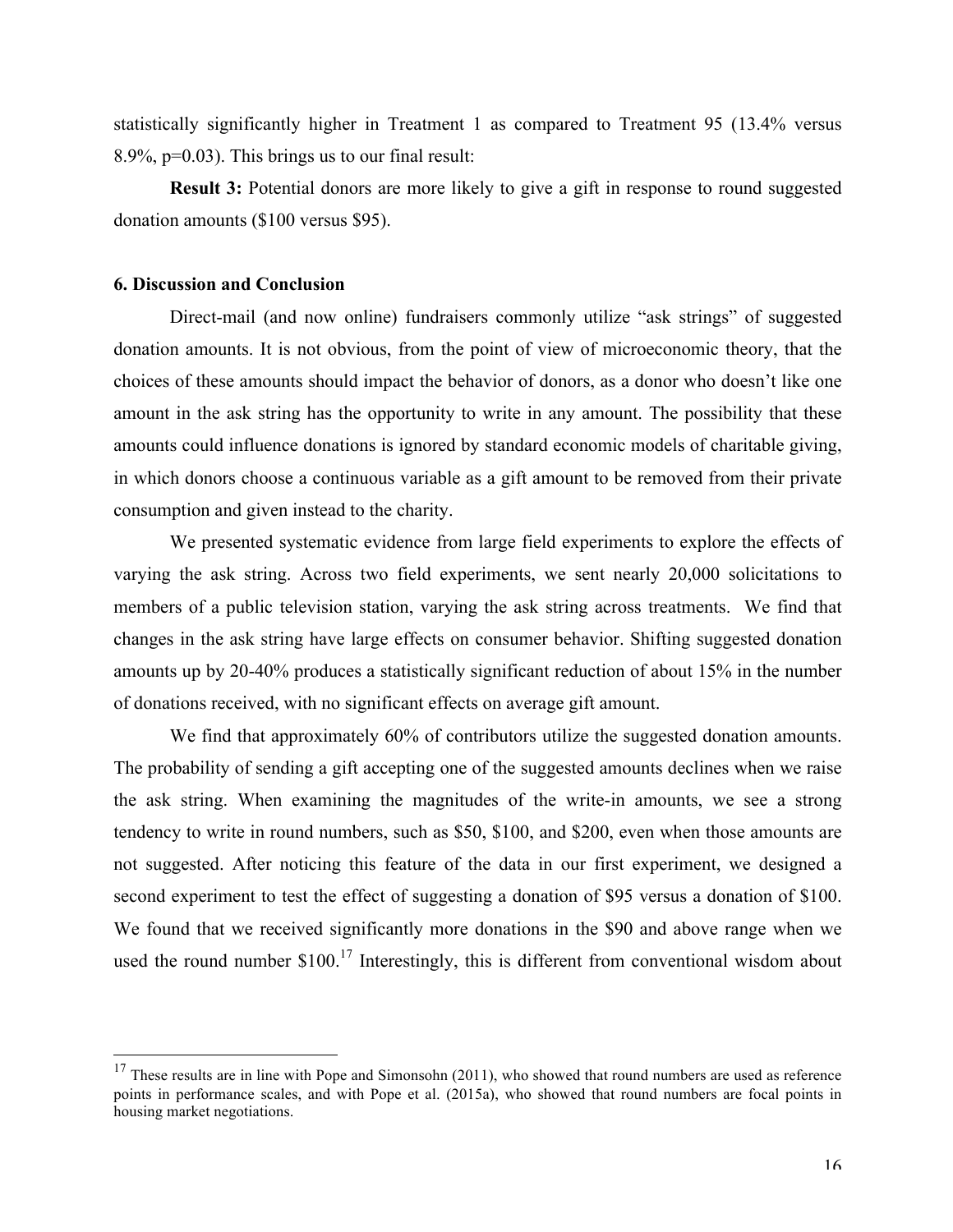consumer behavior in the market for private goods, where marketers often set prices with \$0.99 endings rather than round-number prices, in an effort to entice consumers to purchase.<sup>18</sup>

Related to our results on round numbers, Edwards and List (2014) report on treatments in which telephone solicitors ask alumni to pledge \$20 versus an 'unusual' amount of \$20.01-\$20.09. The authors find that the \$20 suggested amount generates a marginally significantly higher response rate relative to the 'unusual' ask. One confound in interpreting this result is that the 'unusual' ask is both not a round number and always higher than the \$20 ask. On the other hand, we consider an ask that is *lower* than the round number ask, still finding a decrease in giving rates. This specifically contrasts with the presence of "downward-sloping demand" in our other treatments: when raising the round amounts in Treatment 1 to the round amounts in Treatment 2, we see a reduction in the overall giving rate. We therefore find it especially striking that a reduction from \$100 to \$95 in the suggested amount produces a decrease in the number of gifts in the relevant range.

We propose the following theory that could explain our results. Suppose that there is some cognitive cost of deciding on an amount and writing it in, which one does not incur if one chooses a suggested donation amount. Suppose further that each individual has an ideal gift amount they would prefer to give if selecting a gift amount were cognitively costless; this amount would differ across individuals, depending on factors such as the donor's wealth, income and altruistic warm-glow preferences. This bliss point could be thought of as the result of an idealized optimization problem, a problem that the individual finds cognitively costly to solve precisely. If her ideal gift amount is suggested, then the individual recognizes the amount as her ideal, so she chooses it. If her ideal amount is not included in the set of suggested amounts, but one of the suggested amounts is sufficiently close that she can recognize it as "almost ideal" and choose it without further introspection, she chooses that. However, if none of the suggested amounts look recognizably close to her ideal point, she then has to decide whether to introspect and decide on her ideal gift amount to write in, knowing that the time cost of doing so may not exceed the increase in utility she gets from sending a donation relative to keeping the money for some other purpose.

<sup>&</sup>lt;sup>18</sup> For example, Anderson and Simester (2003) experimented with mail-order catalogue prices, documenting higher quantity demanded for prices with a final digit of 9 than other final digits.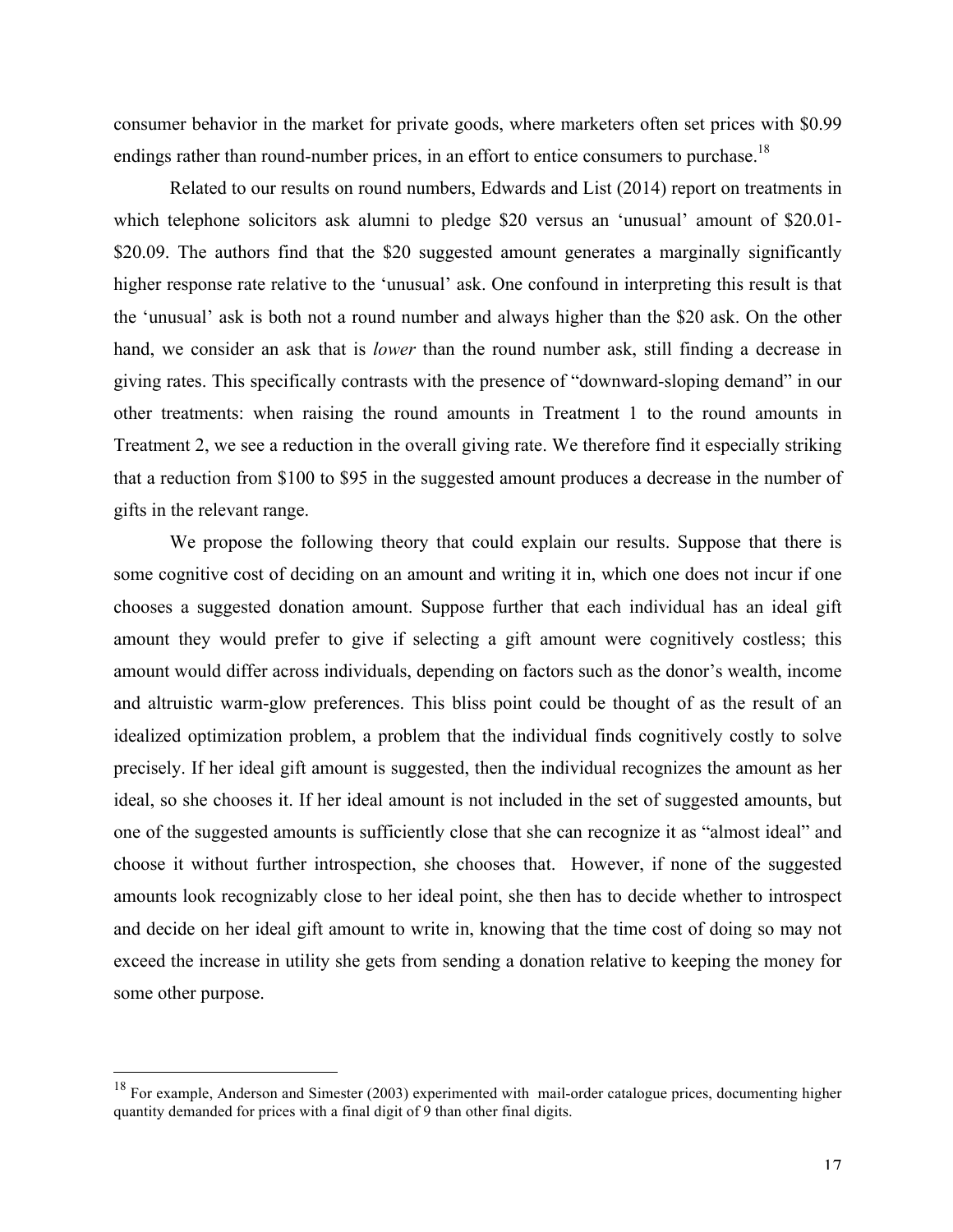In addition, suppose that individuals have a preference for round gift amounts like \$50 and \$100 over less round numbers like \$60 and \$95. This preference manifests itself either directly through the donor utility function (with spikes in the distribution of ideal gift amounts across potential donors), or indirectly in the optimization process because round numbers are intrinsically easier to choose in the pre-calculation process of merely "recognizing" that a suggested amount is close enough to ideal to generate positive net utility benefits. We might think of such a model as a way to implement Herbert Simon's idea of "satisficing" (Simon, 1955) in the charitable-donation context, in a manner that could provide practical benefits to fundraisers in designing their fundraising campaigns.

This idea is related to a literature on cognitive costs, in that providing suggested amounts may decrease the cost associated with writing in an amount. Iyengar and Lepper (2000) find that individuals are more likely to undertake activities with only a low number of choices, while Chuan and Samek (2014) find that individuals are less likely to give to a charity when provided the option of additionally writing a message in a holiday card. <sup>19</sup> Eckel *et al.* (2015) find results that contrast somewhat with this idea: allowing donors to a university fundraising campaign to direct their gift to a specific unit results in larger donations, although the donors rarely make use of directing the gift. That is, offering donors an extra decision, which might increase cognitive costs, actually increased donations. Perhaps the opportunity made giving desirable for other reasons, such as signaling to the donor that the charity cares about their preferences, and this counteracted any effect of cognitive costs. The fact that donors rarely actually directed the gifts suggests that they were not, in fact, interested in taking on that cognitive cost.

Another interesting feature of our observed "downward-sloping demand" supports this cognitive-cost theory. While our first experiment increased suggested donation amounts by approximately 20%, our second experiment increased donations by approximately 50% (from Treatment1 to Treatment2). Both of these increases produced very similar reductions in the probability of a donation, approximately 20%, even though the "price changes" were very

<sup>&</sup>lt;sup>19</sup> One might also imagine the cost of deviating from a suggested donation amount to be social rather than cognitive in nature. Related work has proposed that suggested amounts provide additional information about social norms to the potential donor, and that individuals are influenced to move towards the suggested amount to conform to the social norm (Frey and Meier, 2004; Shang and Croson, 2009; Croson and Shang, 2008; Edwards and List, 2014). While this may be important in settings where each donor receives a single suggested amount, as in the experiments conducted via telephone or door-to-door solicitation, they seem less important in our setting with five different suggested amounts to choose from.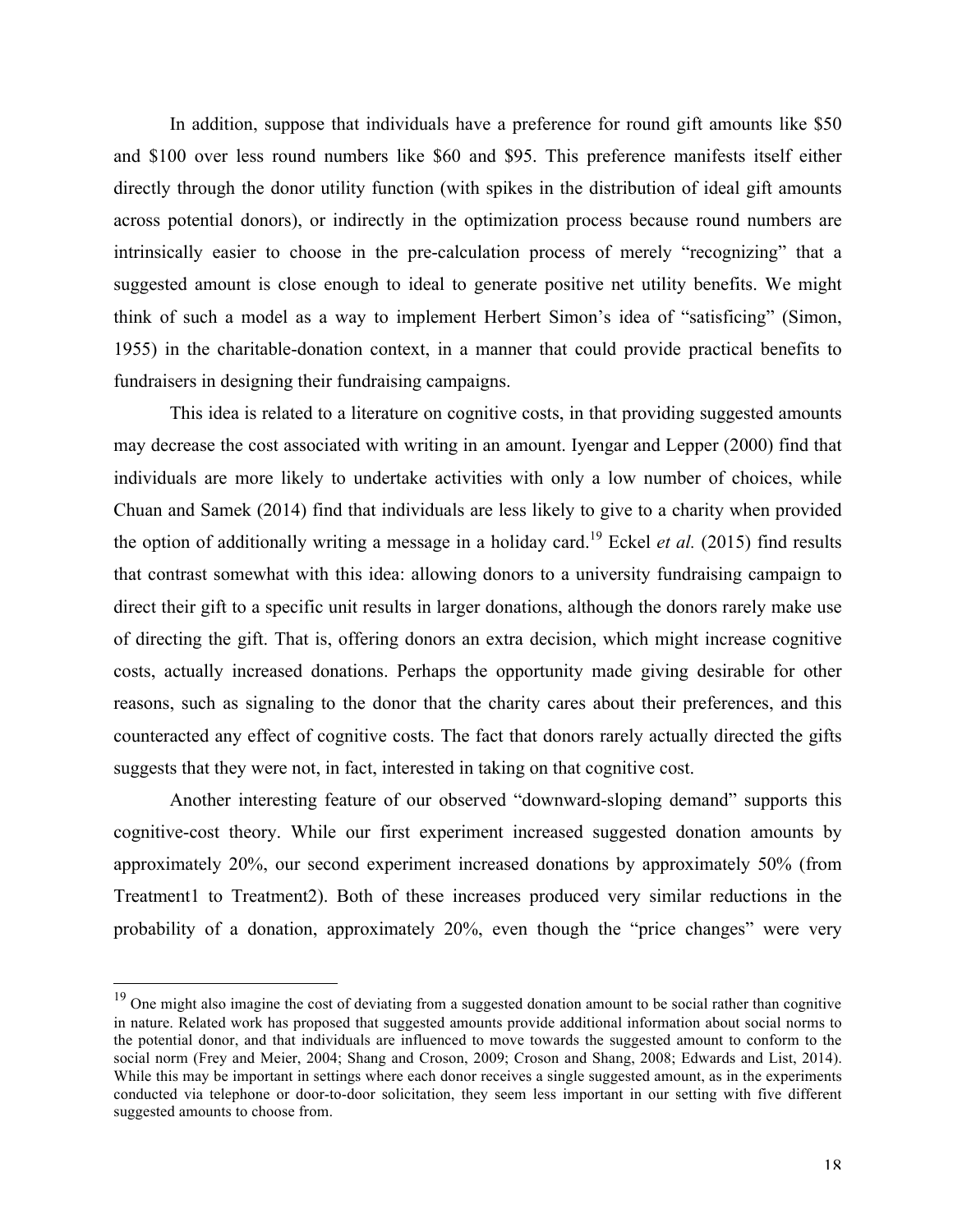different from each other. This is consistent with the idea that when there is no suggested donation amount particularly close to her ideal donation amount, the donor has some discrete probability of choosing not to donate at all, due to the cost of thinking about the correct amount to donate. By contrast, in a market for a private good, we would expect a larger price change to produce a larger decrease in the quantity demanded.

We believe future work should develop and estimate structural econometric models that exploit experimental variation to help fundraisers choose better suggested donation amounts. Our data are not suitable for such an exercise, for two reasons. First, this year-end-additional-gift campaign is different from an annual membership campaign: only 10% of members donate, and they give relatively unpredictable amounts, smaller than their annual membership gifts. Second, we were unable to obtain giving data for people who were solicited but did not donate. Such data would improve statistical power, if a member's ideal gift amount this year is highly correlated with her observed gift amount the previous year. In the future, we imagine conducting experiments that generate ask-string variation for a given solicitation or set of solicitations, making sure to pair this with individual data on the history of individual gifts. This will allow researchers to estimate a distribution of latent desired gift amounts and the costs of choosing a write-in amount, which would then yield predictions about the optimal set of suggested donation amounts. A final step would test the structural model by testing the proposed optimal ask string against the status-quo ask string, to verify whether this exercise is capable of improving outcomes for the charity.

Suggested donations in charitable giving are a rich domain for future research. We would like to see whether a preference for round-number donations can be documented in a wide variety of contexts, with different charities, different groups of donors, and different fundraising channels. Given our observed "downward-sloping demand", we are also interested to see additional experiments and theory that can explain differences in consumer behavior between charitable giving and purchases of private goods.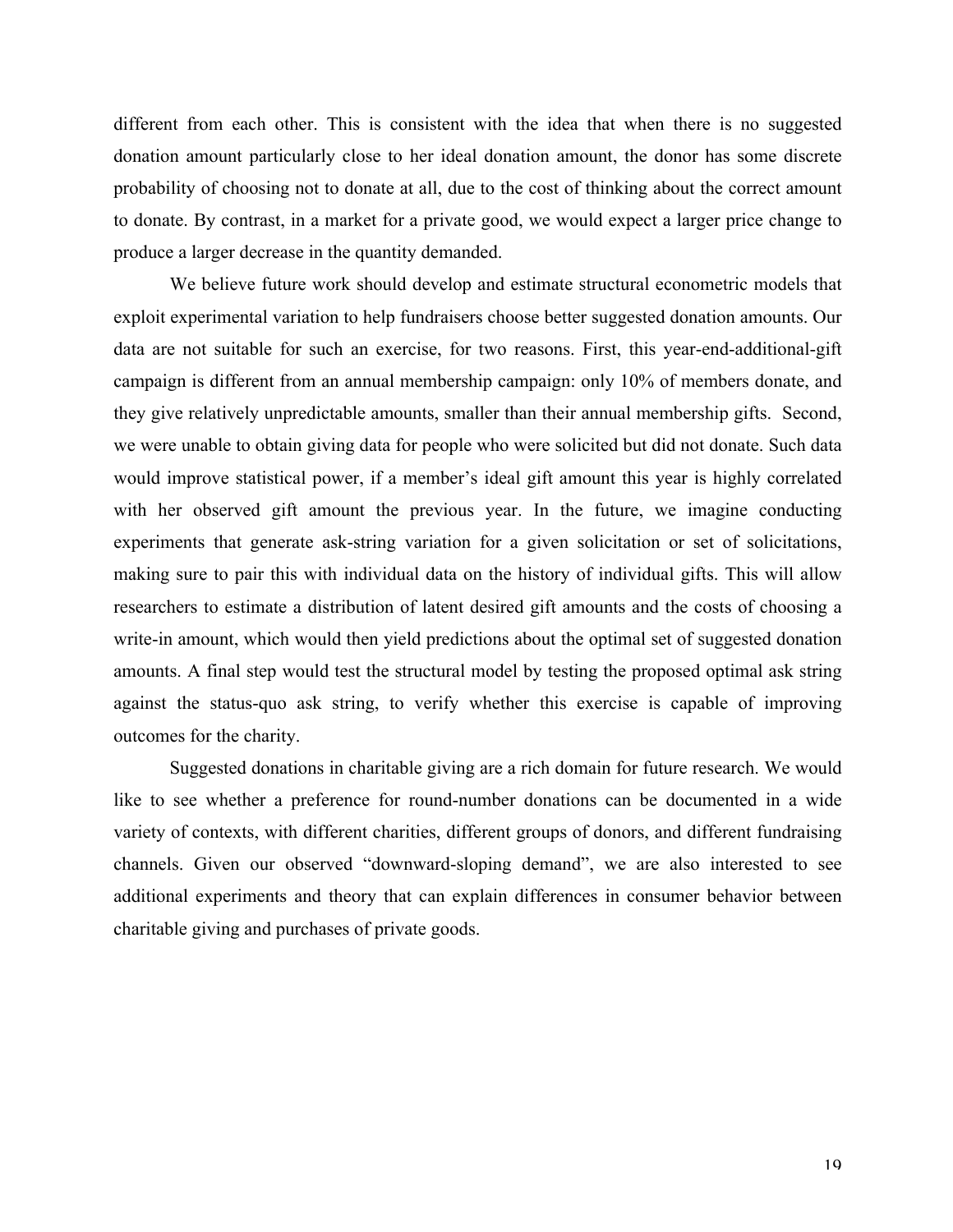#### **6. References**

- Anderson, Eric T., and Duncan I. Simester. "Effects of \$9 price endings on retail sales: Evidence from field experiments." *Quantitative marketing and Economics* 1 (2003): 93-110.
- Chuan, Amanda, and Anya Savikhin Samek. ""Feel the Warmth" glow: A field experiment on manipulating the act of giving." *Journal of Economic Behavior & Organization* 108 (2014): 198-211.
- Cialdini, Robert B. and David A. Schroeder. "Increasing Compliance by Legitimizing Paltry Contributions: When Even a Penny Helps," Journal of Personality and Social Psychology, 34 (1976): 599-604.
- Croson, Rachel, and Jen Yue Shang. "The impact of downward social information on contribution decisions." *Experimental Economics* 11.3 (2008): 221-233.
- De Bruyn, Arnaud, and Sonja Prokopec. "Opening a donor's wallet: The influence of appeal scales on likelihood and magnitude of donation." *Journal of Consumer Psychology* 23.4 (2013): 496–502.
- Desmet, Pierre. "Asking for less to obtain more." *Journal of Interactive Marketing* 13.3 (1999): 55–65.
- Desmet, Pierre, and Fred M. Feinberg. "Ask and ye shall receive: The effect of the appeals scale on consumers donation behavior." Journal of Economic Psychology 24 (2003): 349–376.
- Doob, Anthony N., and Danielle S. McLaughlin. "Ask and you shall be given: Request size and donations to a good cause1." *Journal of Applied Social Psychology* 19, no. 12 (1989): 1049-1056.
- Eckel, Catherine C., David Herberich, and Jonathan Meer. "A field experiment on directed giving at a public university." Working paper w20180, National Bureau of Economic Research, 2014.
- Edwards, James T., and John A. List. "Toward an understanding of why suggestions work in charitable fundraising: Theory and evidence from a natural field experiment." *Journal of Public Economics* 114 (2014): 1-13.
- Frey, Bruno S., and Stephan Meier. "Social comparisons and pro-social behavior: Testing" conditional cooperation" in a field experiment." *American Economic Review* (2004): 1717-1722.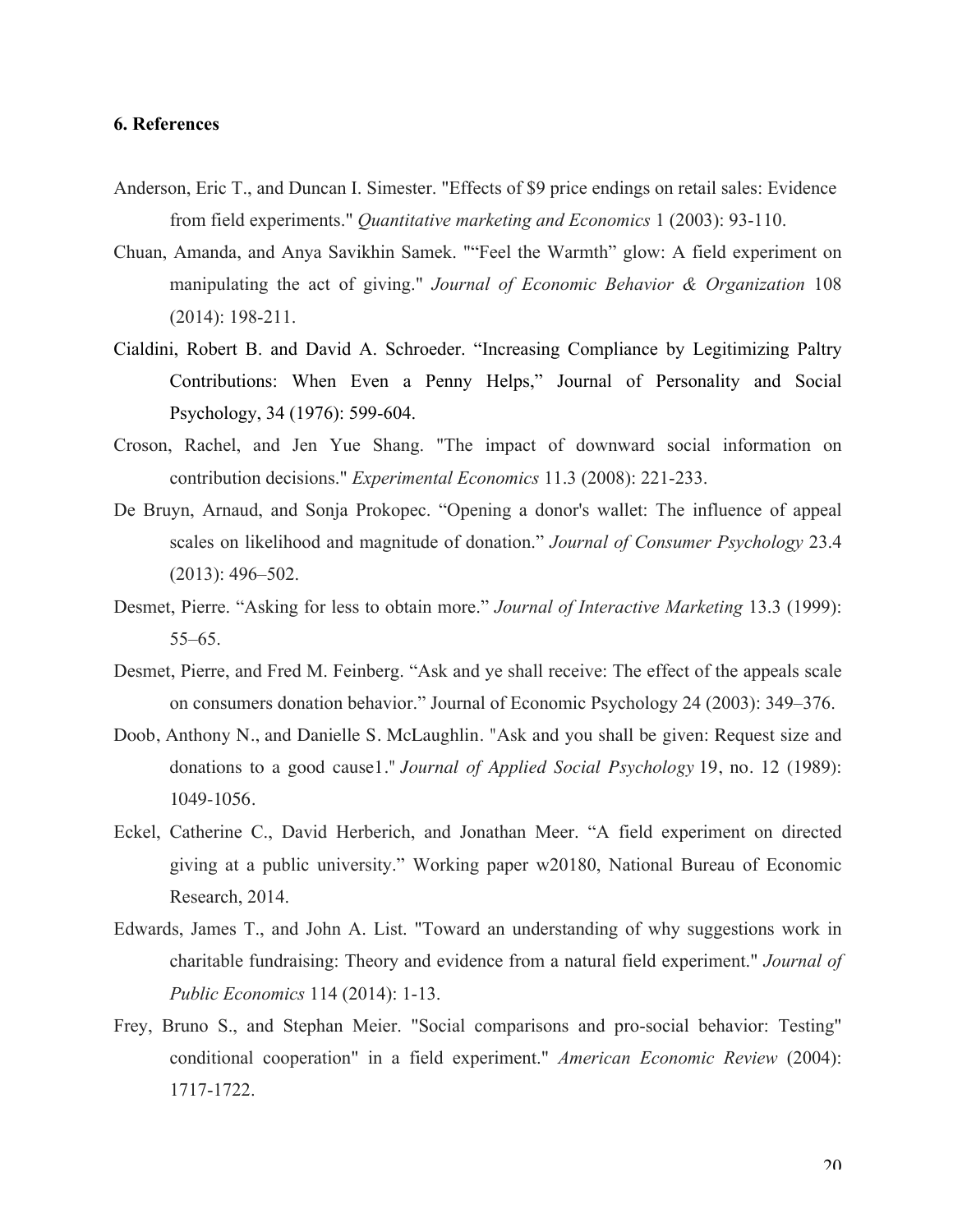- Haggag, Kareem, and Giovanni Paci. "Default tips." *American Economic Journal: Applied Economics* 6, no. 3 (2014): 1-19.
- Iyengar, Sheena S., and Mark R. Lepper. "When choice is demotivating: Can one desire too much of a good thing?." *Journal of personality and social psychology* 79.6 (2000): 995.
- Jasper, Cynthia R., and Anya Savikhin Samek. "Increasing charitable giving in the developed world." *Oxford Review of Economic Policy* 30.4 (2014): 680-696.
- Karlan, Dean, John A. List, and Eldar Shafir. "Small matches and charitable giving: Evidence from a natural field experiment." *Journal of Public Economics,* 95.5 (2011): 344-350.
- Landry, Craig E., Andreas Lange, John A. List, Michael K. Price and Nicholas G. Rupp. "Toward an Understanding of the Economics of Charity: Evidence from a Field Experiment." *The Quarterly Journal of Economics* 121.2 (2006): 747-782.
- Lee, Kee Yeun, and Fred M. Feinberg. "Modeling Scale Attraction Effects: An Application to Charitable Donations and Optimal Laddering." Working paper, University of Michigan, June 2012.
- List, John A., and David Lucking-Reiley. "The effects of seed money and refunds on charitable giving: Experimental evidence from a university capital campaign." *Journal of Political Economy* 110.1 (2002): 215-233.
- Reingen, Peter H. "On the Social Psychology of Giving: Door-In-The-Face and When Even a Penny Helps," Advances in Consumer Research 5 (1978): 1-4
- Schelling, Thomas C. "The strategy of conflict." *Cambridge, Mass* (1960).
- Shang, Jen, and Rachel Croson. "A field experiment in charitable contribution: The impact of social information on the voluntary provision of public goods."*The Economic Journal* 119.540 (2009): 1422-1439.
- Simon, H. "A Behavioural Model of Rational Choice." The Quarterly Journal of Economics. 69 (1955): 99–118. doi:10.2307/1884852
- Soetevent, Adriaan R. "Anonymity in giving in a natural context—a field experiment in 30 churches." *Journal of Public Economics* 89.11 (2005): 2301-2323.
- Thaler, Richard and Cass Sunstein. "Nudge: Improving Decisions about Health, Wealth and Happiness." New Haven and London: Yale University Press, 2008. Print.
- Warwick, Mal. 2003. Testing, Testing, 1, 2, 3. San Francisco: Jossey-Bass.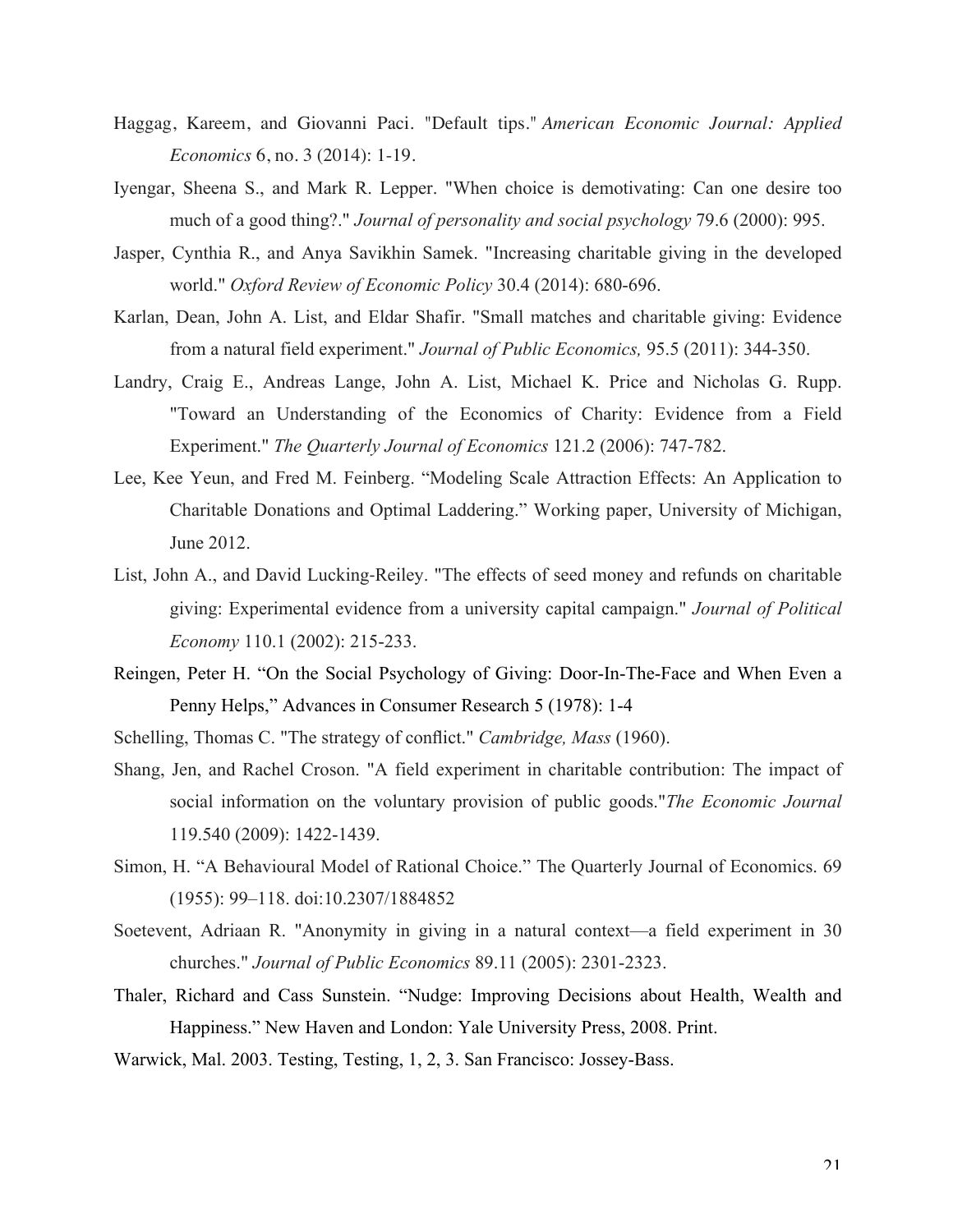- Weyant, James M. "Applying Social Psychology to Induce Charitable Donations," *Journal of Applied Social Psychology* 14(5) (1984): 441-447.
- Weyant, James M., and Stephen L. Smith. "Getting More by Asking for Less: The Effects of Request Size on Donations of Charity." *Journal of Applied Social Psychology* 17.4 (1987): 392-400.

# **Appendix**

### **Table A1: Experiment 1 Results: Current Radio Station Members (N=3,873)**

| <b>Treatment</b> | <b>Response Rate</b> | <b>Responses using a</b><br><b>Suggestion</b> | <b>Gift Amount</b><br><b>Conditional on</b><br>Giving | Revenue per<br>Solicitation |
|------------------|----------------------|-----------------------------------------------|-------------------------------------------------------|-----------------------------|
| <b>Fixed1</b>    | 10.47%               | $7.37\%$                                      | \$54.74                                               | \$5.73                      |
|                  | $(0.10\%)$           | $(0.85\%)$                                    | (\$3.83)                                              | (\$0.68)                    |
| <b>Fixed2</b>    | 10.84%               | $5.07\%**$                                    | \$54.21                                               | \$5.88                      |
|                  | $(0.99\%)$           | $(0.69\%)$                                    | $(\$4.00)$                                            | (\$0.69)                    |
| Variable1        | 12.41%               | 7.96%                                         | \$58.31                                               | \$7.23                      |
|                  | $(0.11\%)$           | $(0.88\%)$                                    | (\$8.75)                                              | (\$1.25)                    |
| Variable2        | $10.11\%$            | $5.02\%$ ***                                  | \$54.16                                               | \$5.47                      |
|                  | $(0.95\%)$           | $(0.69\%)$                                    | (\$4.11)                                              | (\$0.66)                    |
| <b>Overall</b>   | 10.95%               | $6.32\%$                                      | \$55.46                                               | \$6.07                      |
|                  | $(0.50\%)$           | $(0.39\%)$                                    | (\$7.82)                                              | $(\$0.42)$                  |

*Note: Reported gift amounts and proportion utilizing suggested amounts are conditional on making a gift. Standard errors in parentheses. Test statistics from a test of proportions are reported (response rates) and t-test (gift amounts) comparing Fixed1 and Fixed2 and Variable1 and Variable2.* \* p-value<0.10, \*\* p-value<0.05, \*\*\* p-value<0.01.

| Table A2: Experiment 1 Results: Lapsed TV Station Members (N=16,000) |  |  |  |
|----------------------------------------------------------------------|--|--|--|
|                                                                      |  |  |  |

| <b>Treatment</b>   | <b>Response Rate</b> | <b>Responses using a</b><br><b>Suggestion</b> | <b>Gift Amount</b><br>Conditional on<br>Giving | Revenue per<br><b>Solicitation</b> |
|--------------------|----------------------|-----------------------------------------------|------------------------------------------------|------------------------------------|
| <b>Fixed1</b>      | $0.83\%$             | $0.55\%$                                      | \$42.88                                        | \$0.35                             |
|                    | $(0.14\%)$           | $(0.12\%)$                                    | (\$4.69)                                       | $(\$0.07)$                         |
| Fixed <sub>2</sub> | $1.11\%$             | $0.60\%$                                      | $$84.33*$                                      | $$0.95**$$                         |
|                    | $(0.17\%)$           | $(0.12\%)$                                    | (\$18.35)                                      | $(\$0.25)$                         |
| Variable1          | $1.05\%$             | $0.73\%$                                      | \$47.38                                        | \$0.49                             |
|                    | $(0.16\%)$           | $(0.13\%)$                                    | $(\$7.98)$                                     | $(\$0.11)$                         |